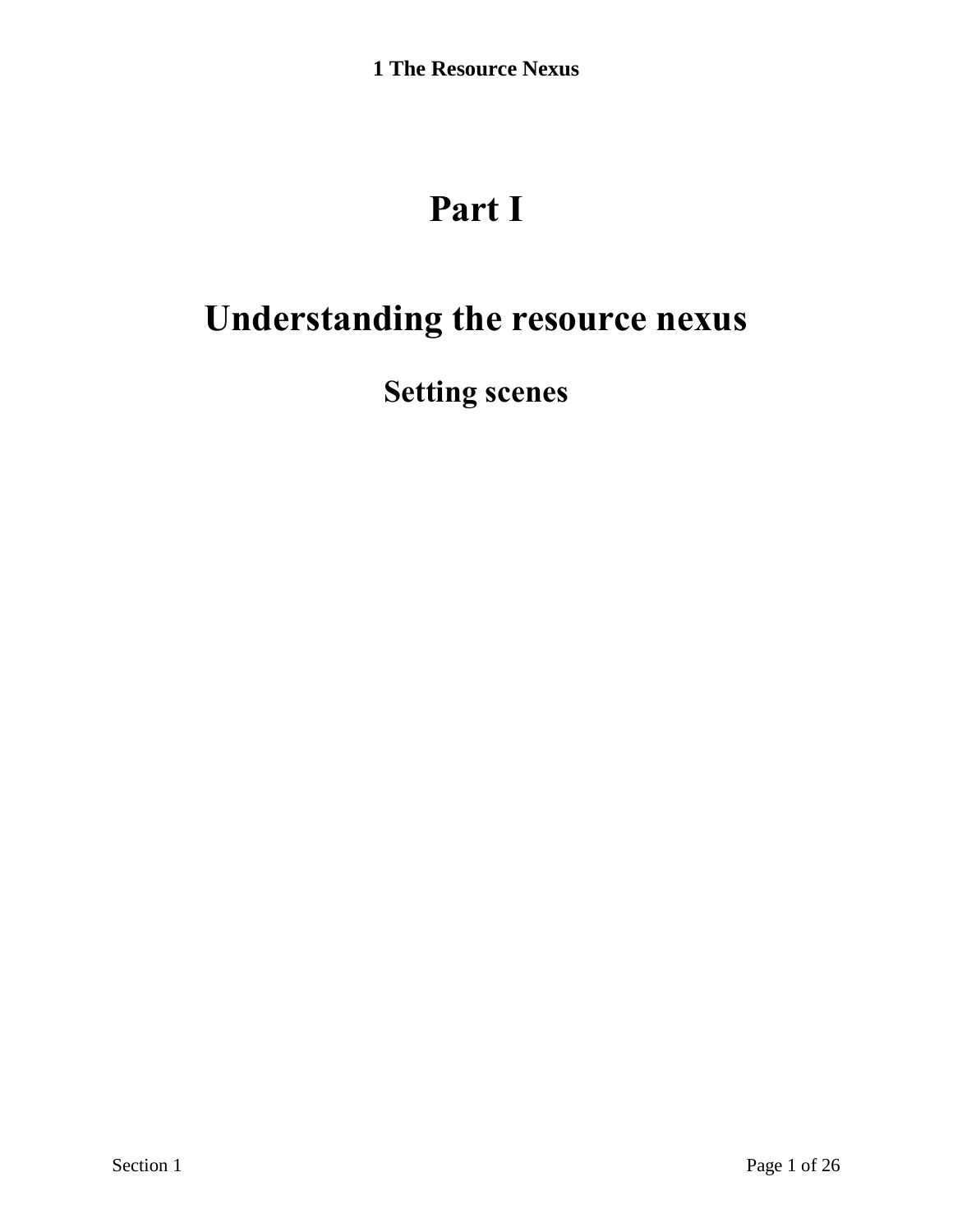<span id="page-1-0"></span>**1**

### **Preface and introduction to the Routledge Handbook**

**Raimund Bleischwitz, Holger Hoff, Catalina Spataru, Ester van der Voet and Stacy D. VanDeveer**

### **Preface**

Demand for natural resources has grown rapidly for decades, and is expected to continue growing. These trends lead to repercussions, risks, and threats for humans and ecosystems at different scales. The challenges of sustainable resource management and governance are on numerous agendas, ranging from the G7 and G20 summits to UNEP's International Resource Panel, World Economic Forum, SDG implementation, and a growing community of international scholars. Research highlights the importance of accounting for the interdependencies of resource use and sustainability goals such as eliminating hunger, mitigating climate change, and expanding energy access. There is a need to understand interdependencies and the feasibility of more integrated approaches.

Debate is often framed in terms of a "nexus" between water, energy, and food (sometimes including other resources).**<sup>1</sup>** The main aim of this handbook is to come to grips with what the nexus<sup>2</sup> is about, provide a reference textbook with an overview, and a survey on emerging and cutting-edge research, and application of the concept.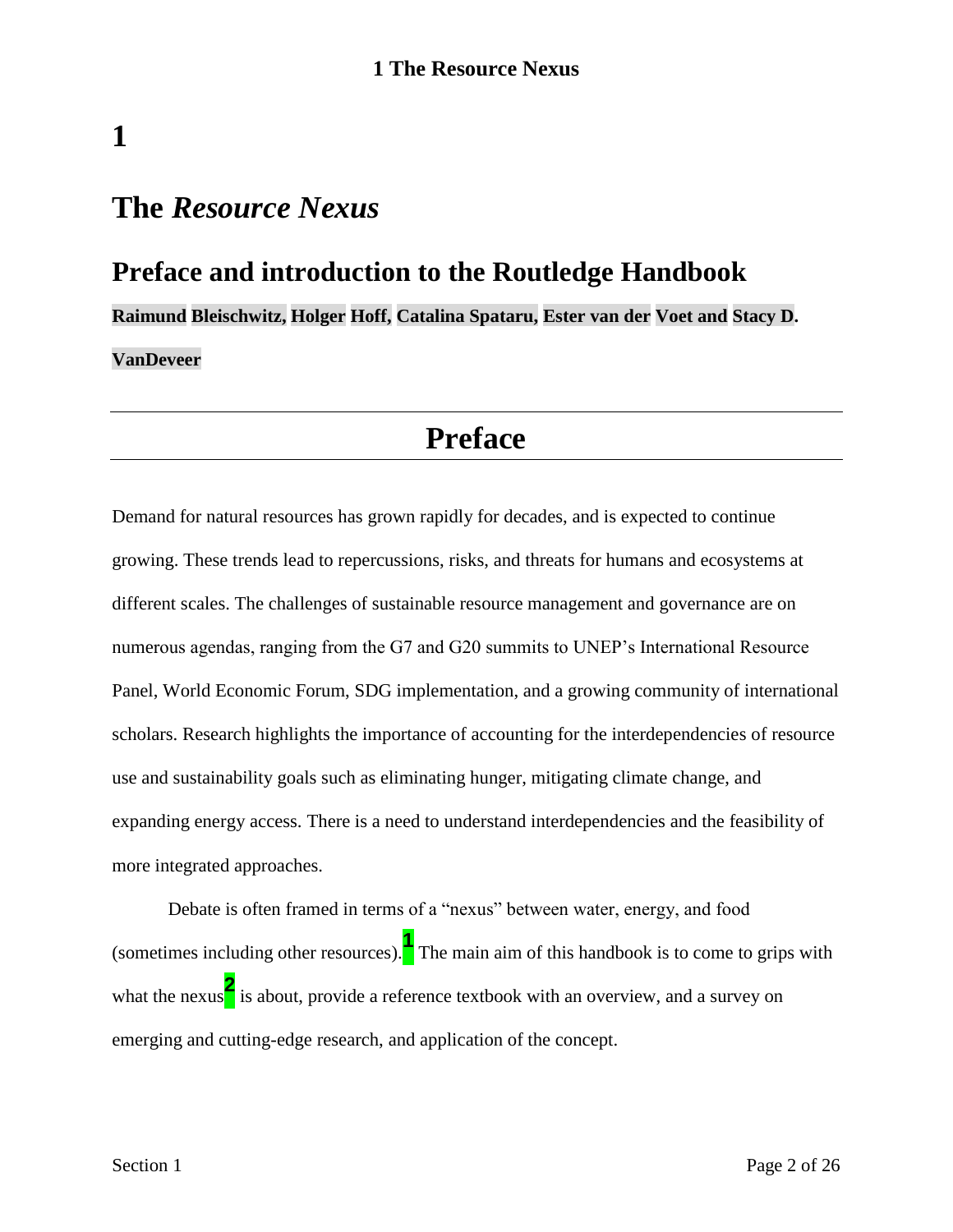This handbook is edited by five dedicated scholars, drawing on different schools of thought from different continents. Assembling a wide group of more than 50 authors across a host of disciplines and interdisciplinary fields, this volume rests on a thorough review of relevant literature and, in emerging with a distinct and original perspective, it conceptualizes the resource nexus as *a heuristic for understanding critical interlinkages between uses of different natural resources for systems of provision such as water, energy, and food*. The editors organized a symposium which took place in London in March 2015, debating various aspects of the resource nexus and refining the concept and defining the structure of the handbook. All chapters have been reviewed several times.

Many chapters seek to contribute to realization and implementation of the UN' Sustainable Development Goals (SDGs, see Chapter 32, as well as Chapters 4, 19, 22, 26, 27, 28, 29), which endeavor to achieve greater opportunities and a better life for the world population as a whole and for our globe's poorest citizens, in particular while reducing environmental pressures. These goals – especially SDG2 (food), SDG6 (water), SDG7 (energy), SDG12 (sustainable consumption and production), and SDG15 (sustainable use of terrestrial ecosystems) – have extensive and enumerable links to natural resource use, underlining the need for integrative approaches. If implemented in ways that overlook critical interlinkages, the SDGs may well risk a further acceleration of natural resource demand and degradation, ensuing numerous knock-on effects on individuals, communities, businesses and societies – and the ecosystems on which all depend.

Similarly, we perceive this nexus handbook to be connected to topics such as *resource efficiency*, *circular economy*, and many others – all grappling with solutions aimed at more sustainable use of natural resources at different levels (micro, meso, and macro).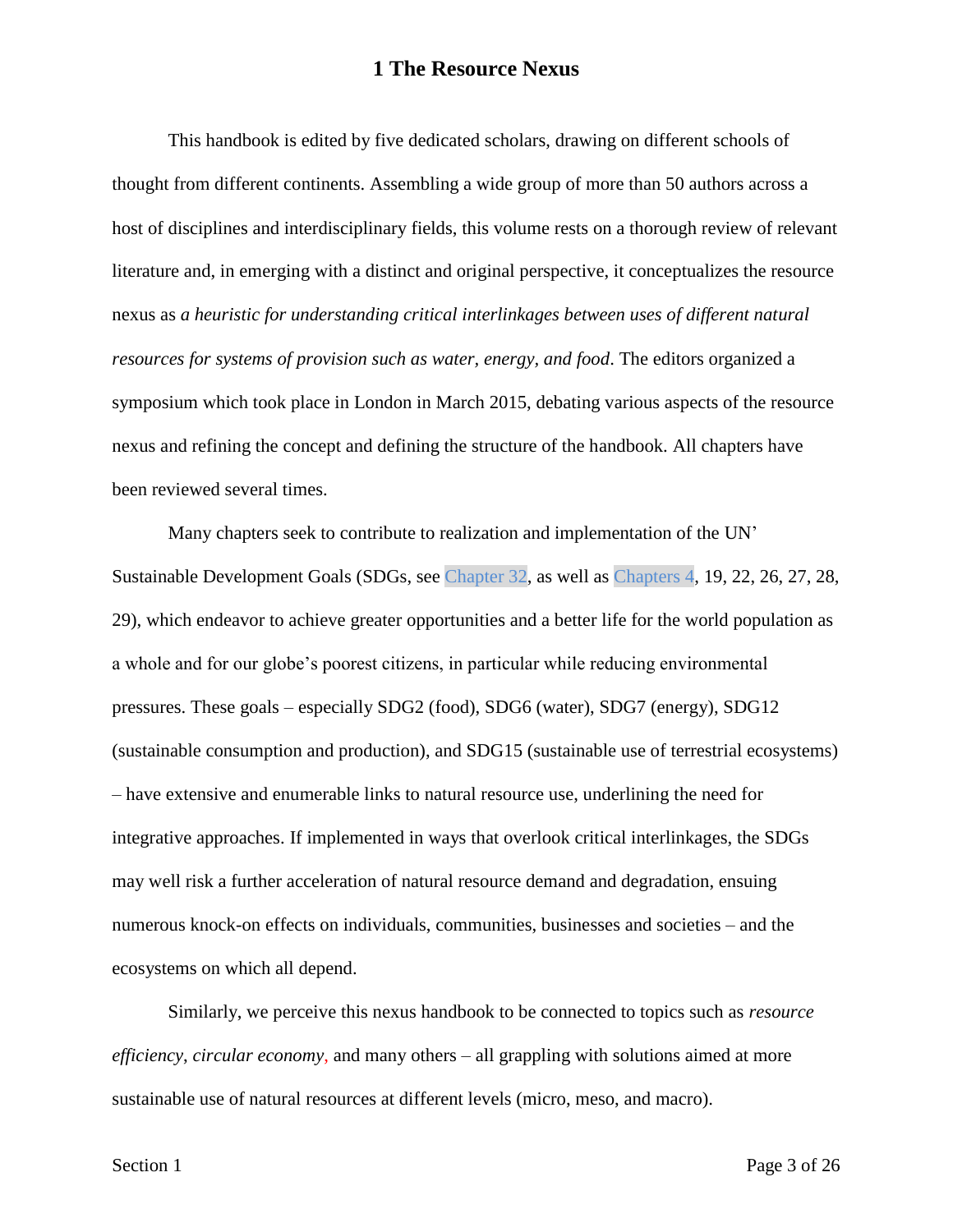This handbook enables readers to understand [\(Part I\)](#page-0-0), measure (Part II), assess and model (Part III), compare political economies (Part IV), learn from applications (Part V), and upscale solutions (Part VI). The handbook's six parts and 32 chapters are carefully organized around these aims. As a whole, the handbook seeks to combine analytical rigor with attempts to be transformative – i.e. shaping transformations towards sustainability – in realms of research and knowledge-making, as well as practice and implementation.

### **Introduction**

## **What is the nexus? An integrated approach**

In the past, resource governance mostly focused on single resource categories such as water or energy along a supply chain that ran from primary natural resource, through processing, distribution, and final consumption and disposal. Some of these supply chains are global in scope, such as those for oil, while others are more commonly national or local, such as those for coal and water. [Graedel and van der Voet \(2010\)](file:///C:/Users/Admin/Documents/autosave/15031-1345-FullBook.docx%23Ref_15_FILE150311345P1001) emphasized the need for a more integrative approach, signaling the existing linkages between the different resources. The nexus concept has been formulated and has become widely used in analytical and practitioners communities at least since the Bonn Conference 2011 [\(Hoff, 2011\)](file:///C:/Users/Admin/Documents/autosave/15031-1345-FullBook.docx%23Ref_18_FILE150311345P1001) and work at the Transatlantic Academy in 2011– 2012 [\(Andrews-Speed et al., 2012\)](file:///C:/Users/Admin/Documents/autosave/15031-1345-FullBook.docx%23Ref_3_FILE150311345P1001), in response to the predominant single-resource "silo" thinking, emphasizing critical interlinkages across resources, particularly synergies and tradeoffs, in a more integrated manner.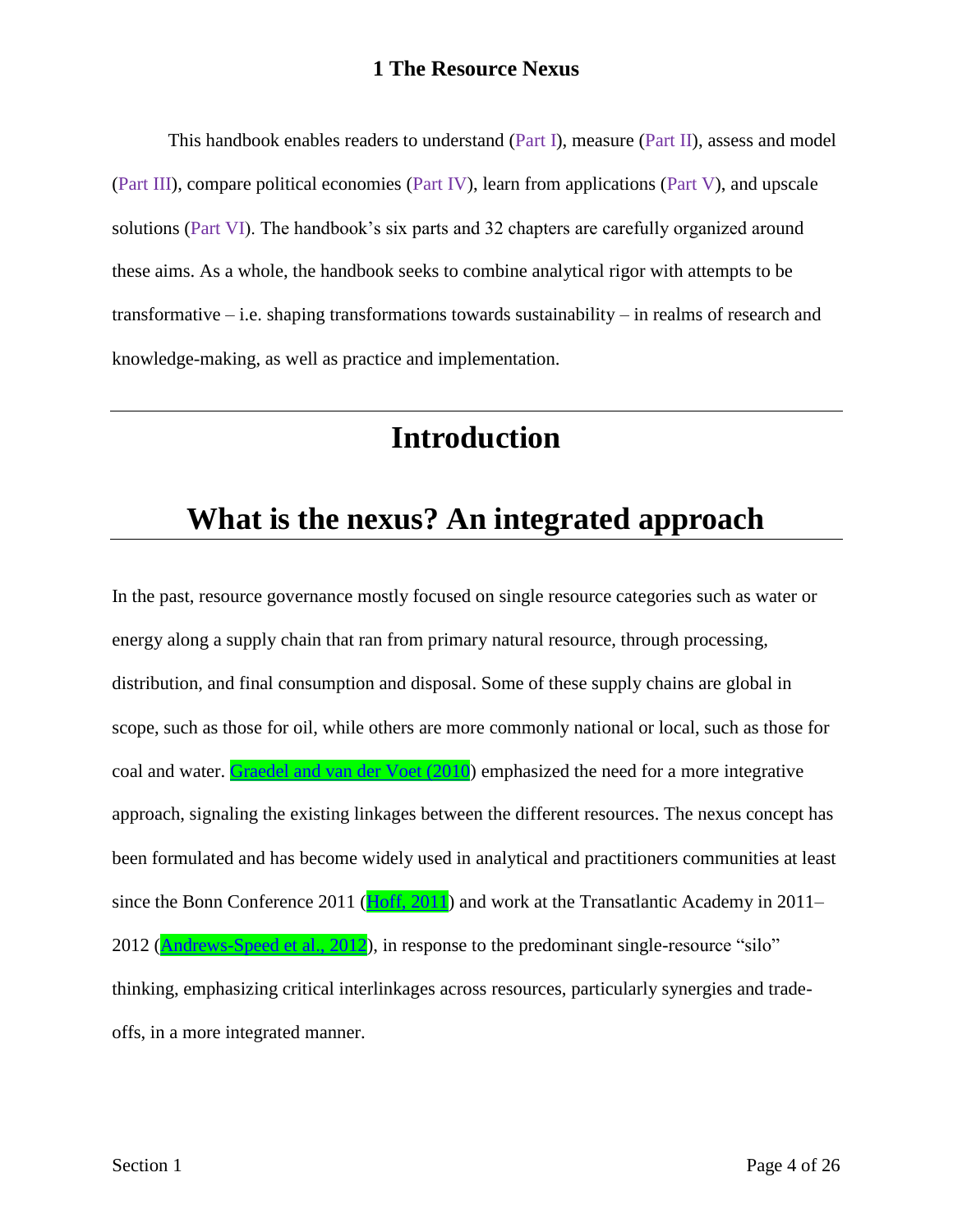Authors in this handbook define the resource nexus as a set of context-specific critical interlinkages between two or more natural resources used as inputs into systems providing essential services to humans, such as water, energy, and food.**<sup>3</sup>** While a multitude of possible relationships, resources, and systems can be considered, we outline in this chapter a clearly defined five-node nexus for the systems of water, energy, food, land, and materials that seeks to provide consistency, focus, and adaptability to the respective scope and context of analysis and application. Advantages of this particular scope of a five-node nexus are detailed in the following section, with a focus on making robust choices across different contexts, linking with ecosystem services, and bringing in the dimensions of scale and the socio-economic metabolism.

Systems thinking is key. In general terms, natural resources serve as direct or functional inputs for socio-economic systems of provision, either for the production of another input, for general production and consumption purposes, or for the built environment. Figure 1.1 illustrates the *main resource interlinkages* between five essential resources and how these provide a basis for societies and sustainable development. Looking at those interlinkages, some may be more obvious to many readers than others, such as the bi-directional connections between energy and water. Others become more critical during periods of rapid increase in the use when sticking to typical silo approaches without assessing the availability of core inputs from other resources, such as the materials needed for energy production.

Figure 1.1 also introduces three *layers* in order to illustrate the value chains from nature to consumers for each resource. The first layer gives categories for the primary production of the respective natural resource; the second layer adds the socio-economic supply systems based on such resources. The third layer adds the dimension of recycling and re-use and inputs from secondary resources – essential for enhanced resource use efficiencies, a circular economy, and a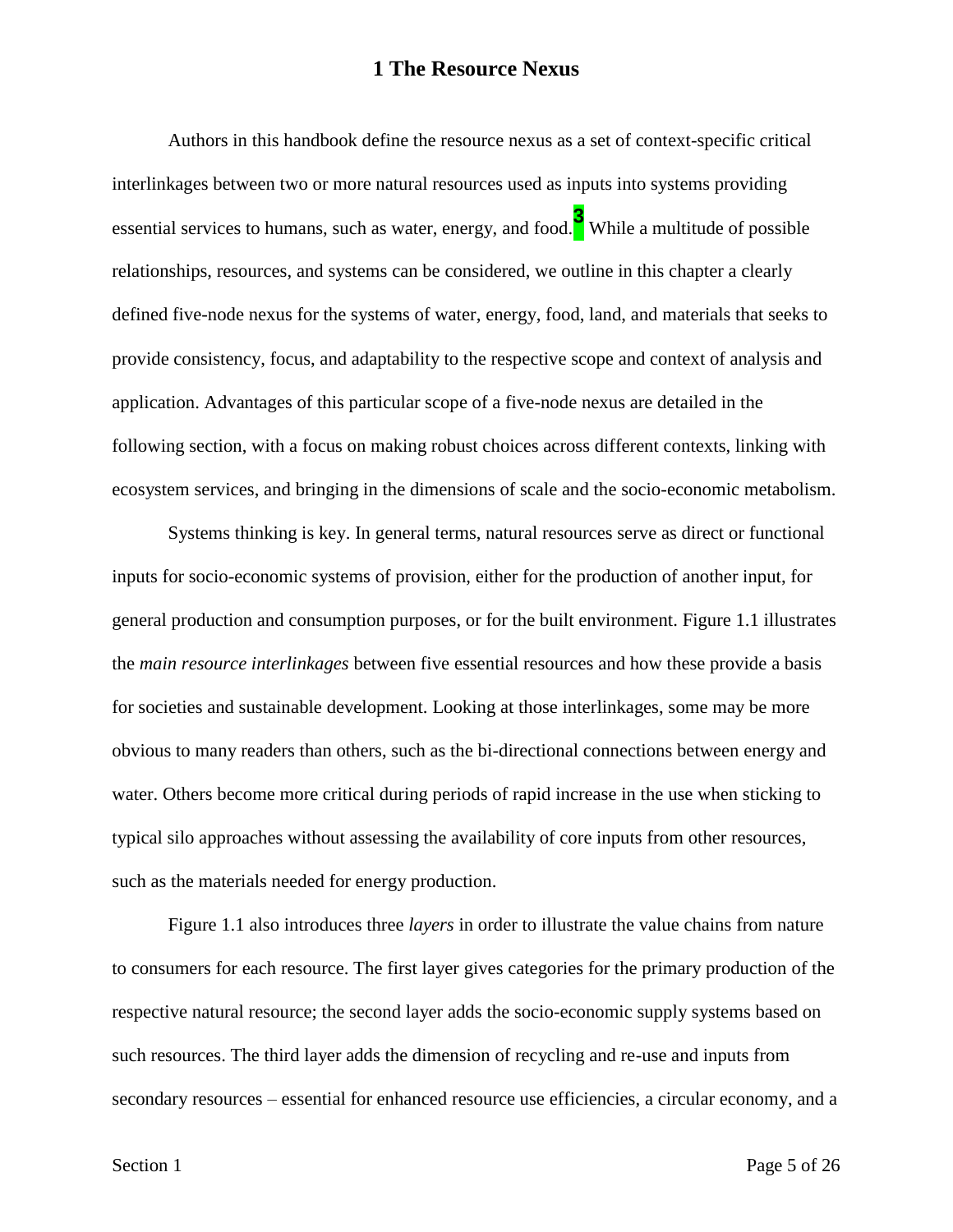more sustainable use of resources in general. Critical interlinkages may occur between corresponding or different layers, as illustrated by energy needs for pumping water through distribution systems to end-users. We will discuss our proposed categories below.

#### **<Insert [Figure 1.1](#page-5-0) ABOUT HERE>**

<span id="page-5-0"></span>Figure 1.1 The resource nexus

Source: Author compilation (developed by Catalina Spataru with Raimund Bleischwitz)

The figure illustrates main interlinkages in a generic manner based on the many existing studies. Certainly more such interlinkages exist, and the figure looks at them from the perspective of resource inputs being transformed and providing essential services for humans. Nexus research should be quite explicit about those layers, their scales, and how critical interlinkages can be identified. As this figure is applied throughout the entire handbook, we seek to demonstrate the usefulness of a nexus approach. Systems thinking, however, suggests research and practitioners should start from a broader nexus understanding but may well focus on certain critical interlinkages across selected layers. Accordingly, the handbook also entails chapters on cases related to water–energy–food in China (23), metals and energy (24), unconventional fuels and the nexus (25), and energy and water in California (31).

The importance of natural resources for development was repeatedly identified at Earth Summits in 1992, 2002, and 2012, and in SDGs such as (renewable) energy (SDG7), (sustainable) food production (SDG2), and sustainable management of water (SDG6). As such, [Figure 1.1](#page-5-0) also illustrates some of the links between natural resources and relevant SDGs.

The nexus approach stresses the need to generate relevant information about critical interlinkages that enable decision-makers to plan for robust governance and management across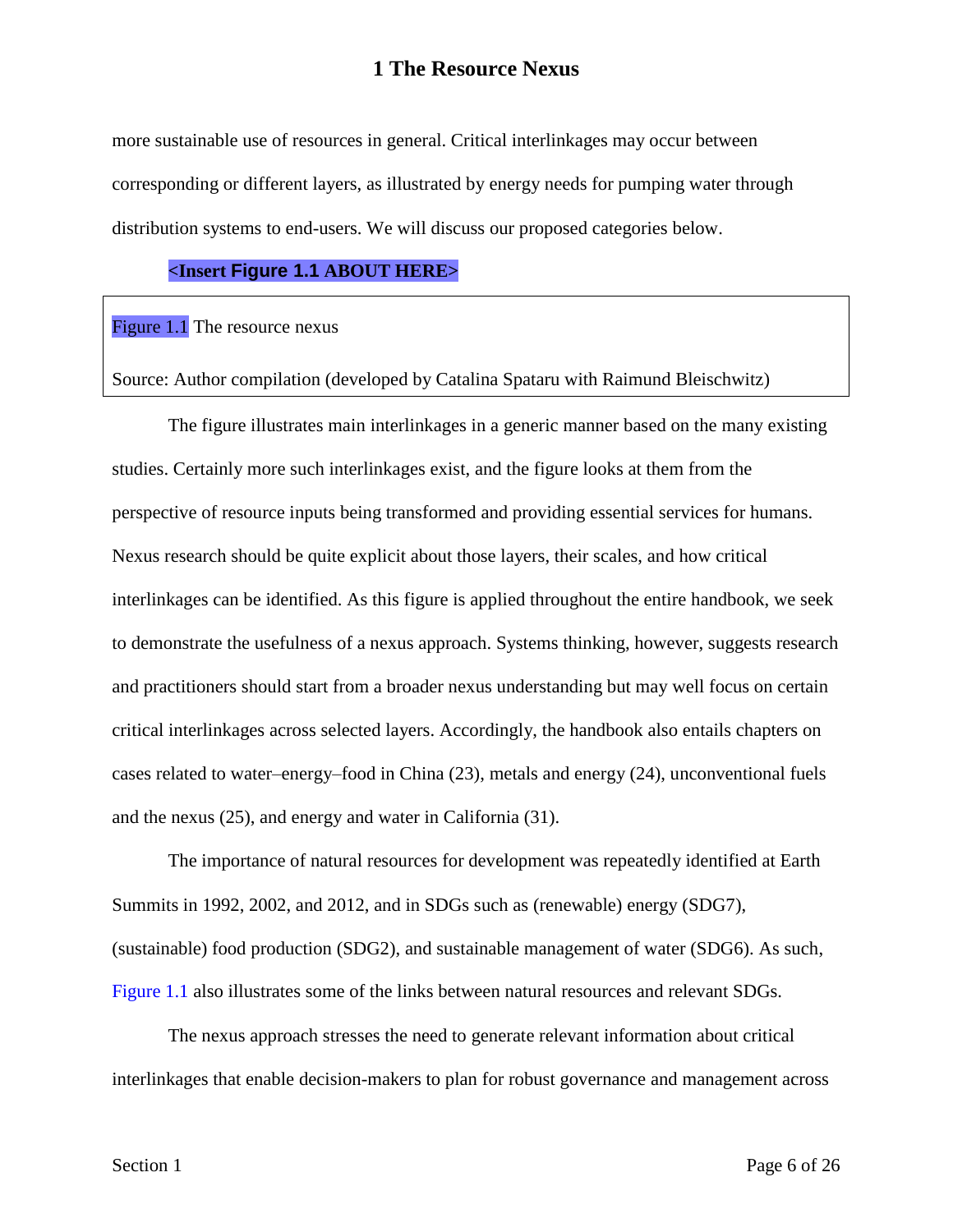resources and spatial scales – consistent with planning frameworks such as national development plans, sustainable development strategies, or energy or agricultural transitions. Planners 'on the ground' are probably a key target group of a nexus approach. While many previous nexus studies are limited to one particular scale, e.g. the national or regional levels, analyzing interlinkages helps to connect across scales, from small, local places to international trade and global cycles [\(Hoff, 2017,](file:///C:/Users/Admin/Documents/autosave/15031-1345-FullBook.docx%23Ref_19_FILE150311345P1001) see also Chapter 3 and Chapter 28 on urban governance). In the future we expect more findings connecting to global scales such as the planetary boundaries approach (Steffen et [al., 2015\)](file:///C:/Users/Admin/Documents/autosave/15031-1345-FullBook.docx%23Ref_33_FILE150311345P1001) which emphasizes interlinkages between different large-scale environmental processes. Likewise, the nexus approach should enable more consistency as critical interlinkages become part of mission-oriented strategies such as resource efficiency or a circular economy [\(Ellen](file:///C:/Users/Admin/Documents/autosave/15031-1345-FullBook.docx%23Ref_12_FILE150311345P1001)  [MacArthur Foundation and McKinsey, 2014\)](file:///C:/Users/Admin/Documents/autosave/15031-1345-FullBook.docx%23Ref_12_FILE150311345P1001).

Building on diverse strands of expertise, a nexus approach generates improved knowledge of cross-resource needs and impacts for decision-making and management. As [Wichelns \(2017\)](file:///C:/Users/Admin/Documents/autosave/15031-1345-FullBook.docx%23Ref_38_FILE150311345P1001) points out, such multifunctional management approaches have a long tradition of being embedded in UN principles and legal frameworks, especially in forestry management and the Dublin principles on water management. Yet, integrated approaches are still an exception rather than the rule. If practitioners or scholars in one sector attempt to reach out to others, feedback from other sectors or policy implementation remains weak in integrated concepts such as integrated water resource management (IWRM). The nexus approach acknowledges that integration adds complexity and hence is difficult to implement, and that addressing all interlinkages is impossible. Yet it rests on the assumptions that (i) identification and assessment of critical interlinkages is essential, and (ii) managing and governing such interlinkages is a key to achieve the SDGs, clearly superior to managing single resources in silos. The nexus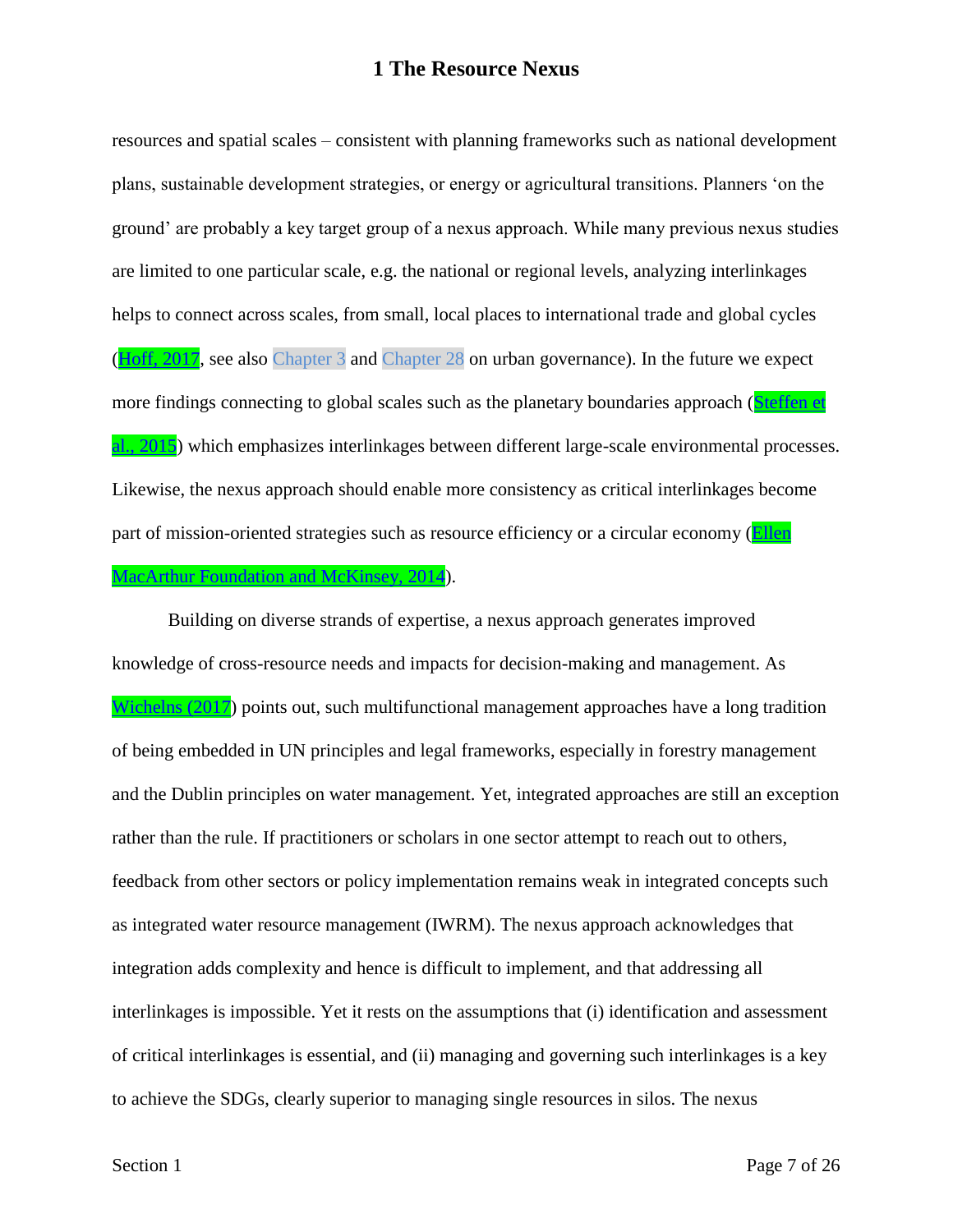framework enables actors to identify risks of overuse, to exploit synergies (ancillary benefits, cobenefits, more sustainable investments, cost reduction in joint policy implementation, etc.), and to manage trade-offs and contradictions.

Thus, a nexus approach seeks a more efficient resource management that addresses multiple targets in a more integrated manner. This is why the solution-oriented concepts of *resource efficiency* and a *circular economy* are closely linked with the nexus; Part VI of this handbook is devoted to such solutions. Note that such integrated approaches could also be applied when one resource (e.g. a forest) is governed for multiple and often conflicting goals, such as protecting biodiversity and water resources, community livelihoods, and timber production.

### **The scope of the nexus**

Little agreement exists in the literature as to what natural resources are included in the nexus. The most widely acknowledged nexus approach covers *water–energy–food* (WEF, 2011; Bazilian et al., 2011; **Lawford et al., 2013**; [Green et al., 2016\)](file:///C:/Users/Admin/Documents/autosave/15031-1345-FullBook.docx%23Ref_16_FILE150311345P1001). Other studies and some chapters of this handbook focus on:

• The *water*–*energy* nexus [\(Ackerman and Fisher, 2013;](file:///C:/Users/Admin/Documents/autosave/15031-1345-FullBook.docx%23Ref_1_FILE150311345P1001) [Howells and Rogner, 2014;](file:///C:/Users/Admin/Documents/autosave/15031-1345-FullBook.docx%23Ref_20_FILE150311345P1001) [Talati](file:///C:/Users/Admin/Documents/autosave/15031-1345-FullBook.docx%23Ref_36_FILE150311345P1001)  [et al., 2016;](file:///C:/Users/Admin/Documents/autosave/15031-1345-FullBook.docx%23Ref_36_FILE150311345P1001) see also Chapters 23, 25, and 31) inspired by the huge amounts of energy needed for water pumping or desalination and vice versa: the large amount of water needed in the energy sector, as illustrated by the impact a drought might have on electricity production;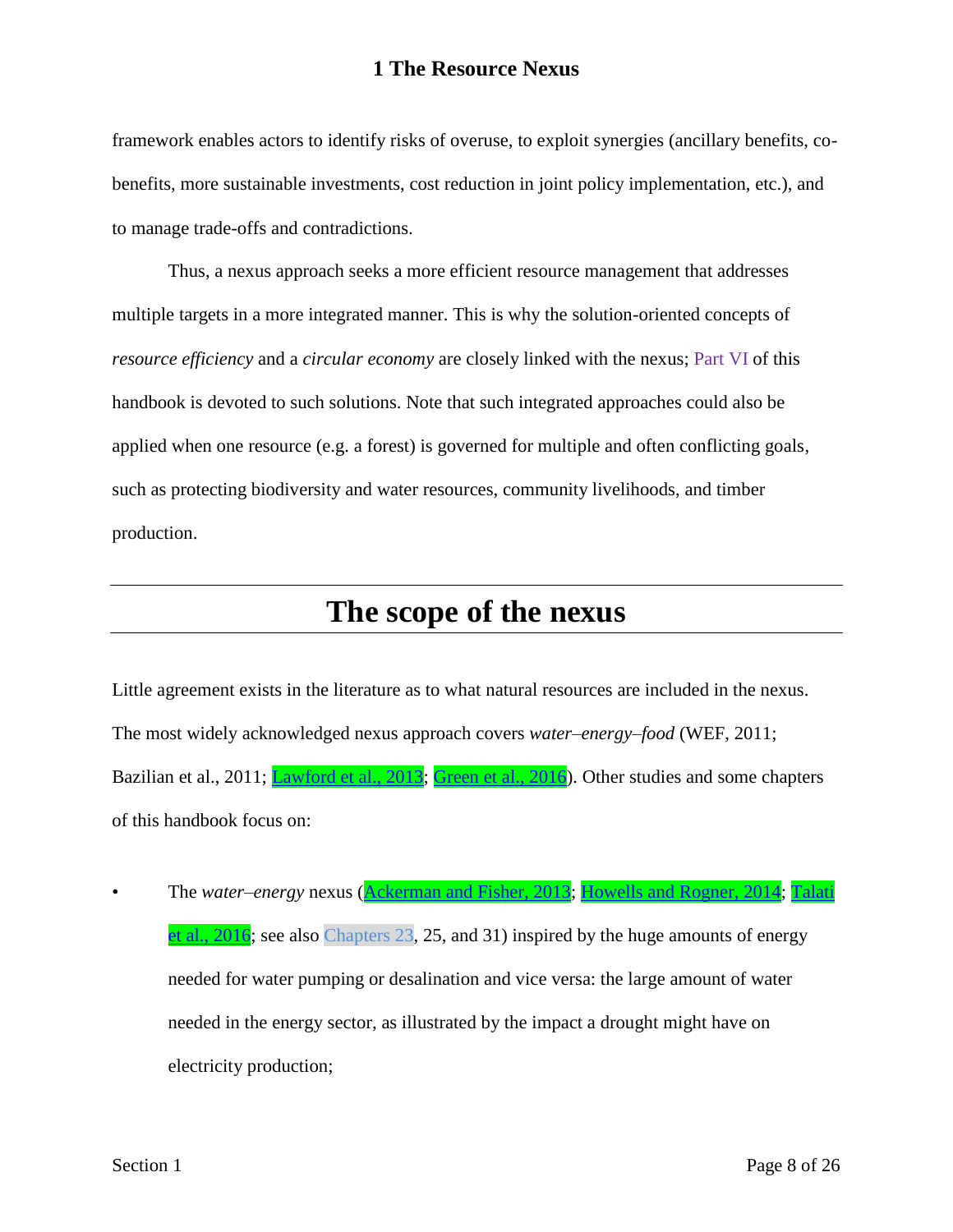- *Water–energy*–*land* [\(European Commission, 2012;](file:///C:/Users/Admin/Documents/autosave/15031-1345-FullBook.docx%23Ref_13_FILE150311345P1001) [Ringler et al., 2015;](file:///C:/Users/Admin/Documents/autosave/15031-1345-Ref%20Mismatch%20Report.docx%23LStERROR_204) Senger and Spataru, [2015;](file:///C:/Users/Admin/Documents/autosave/15031-1345-FullBook.docx%23Ref_31_FILE150311345P1001) [Sharmina et al., 2016;](file:///C:/Users/Admin/Documents/autosave/15031-1345-FullBook.docx%23Ref_32_FILE150311345P1001) [Obersteiner et al., 2016;](file:///C:/Users/Admin/Documents/autosave/15031-1345-FullBook.docx%23Ref_29_FILE150311345P1001) see also Chapters 16, 22 and 26) all pointing to the manifold ecosystem services provided by land and the intersections with water, biomass, biodiversity, and energy;
- *Water–energy–mineral fertilizer* [\(Mo and Zhang, 2013,](file:///C:/Users/Admin/Documents/autosave/15031-1345-FullBook.docx%23Ref_26_FILE150311345P1001) see also Chapter 26) highlights the potential depletion of non-renewable natural resources (minerals), their relevance for food security, their complex supply chains with recycling and recovery opportunities from e.g. wastewater or agricultural residues, and the potential environmental risks from accumulation of these minerals via eutrophication;
- *Water–energy–minerals* [\(Giurco et al., 2014;](file:///C:/Users/Admin/Documents/autosave/15031-1345-FullBook.docx%23Ref_14_FILE150311345P1001) [Kleijn et al., 2011:](file:///C:/Users/Admin/Documents/autosave/15031-1345-FullBook.docx%23Ref_21_FILE150311345P1001) see also Chapters 18, 19, 21, 24) as illustrated by the increasing intensity of water and energy use in mineral extraction processes with declining ore grades. The reverse interlinkage is an increasing demand for minerals including metals for energy infrastructures, renewable energy such as photovoltaics or wind power, batteries, and unconventional fuels.

More policy-oriented studies published by Chatham House [\(Lee et al., 2012\)](file:///C:/Users/Admin/Documents/autosave/15031-1345-FullBook.docx%23Ref_24_FILE150311345P1001) and authors at the Transatlantic Academy [\(Andrews-Speed et al., 2012,](file:///C:/Users/Admin/Documents/autosave/15031-1345-FullBook.docx%23Ref_3_FILE150311345P1001) [2014\)](file:///C:/Users/Admin/Documents/autosave/15031-1345-Ref%20Mismatch%20Report.docx%23LStERROR_203) share a wider recognition of natural resources as manifold inputs into socio-economic processes and metabolism in line with Figure 1.1. A similar approach is taken in the analysis by the McKinsey Global Institute (Dobbs et al., [2011\)](file:///C:/Users/Admin/Documents/autosave/15031-1345-FullBook.docx%23Ref_10_FILE150311345P1001), which focuses on opportunities of a 'resource revolution' for steel and related industrial sectors.

In order to provide a meaningful scope, this handbook proposes a five-node nexus to address: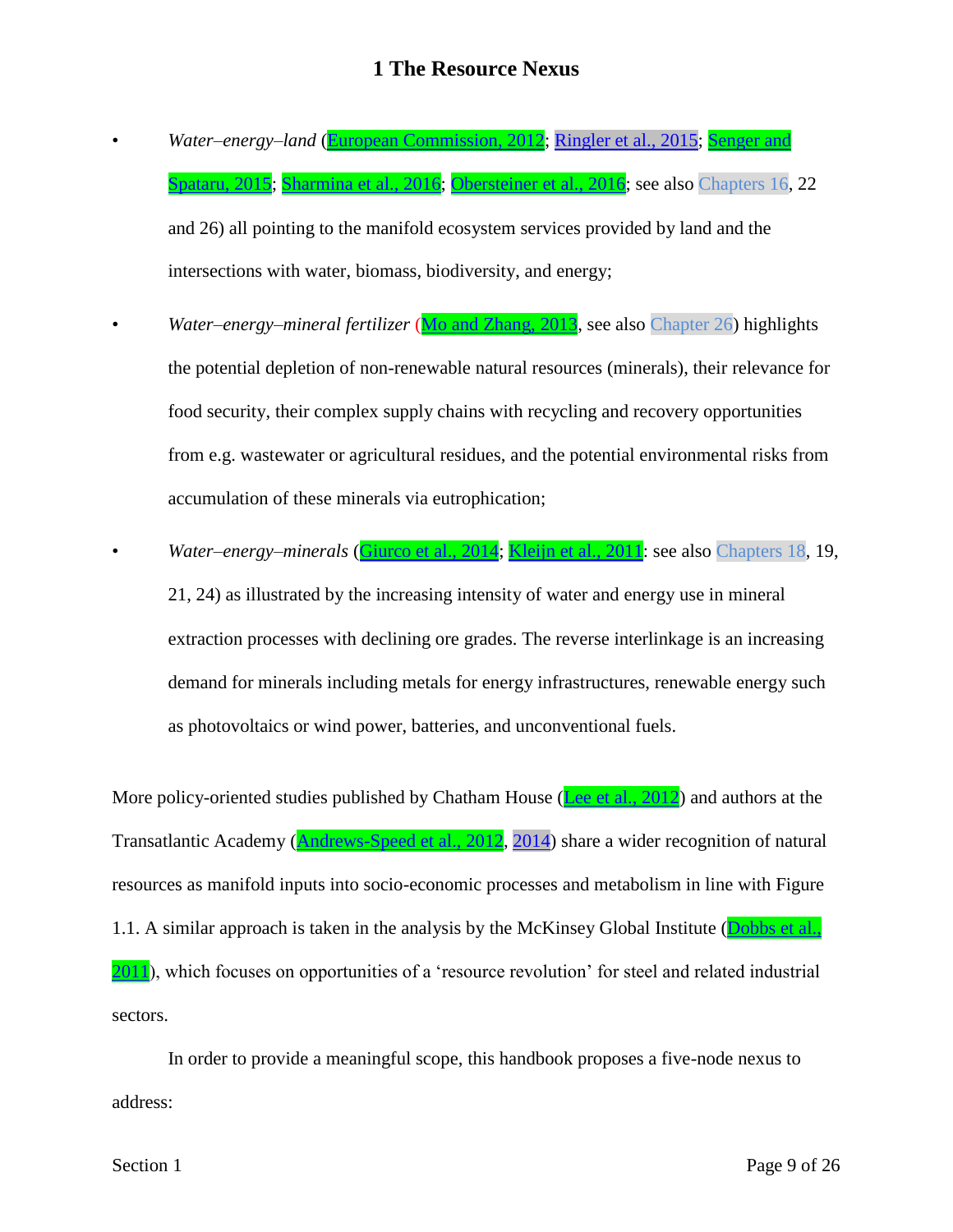- Water
- **Energy**
- Food
- Land
- **Materials**

While food – like water and energy – has been an essential category of the nexus debate from the very beginning, one may discuss consistency by pointing at the need to produce food rather than seeing it as a primary resource. Yet, our approach of including food points at its relevance as a system of provision (SDG2) with inputs needed from all other resources, manifold critical interlinkages, and resource-intensive value chains at all layers. Indeed, a life cycle approach is essential for systems thinking and for all categories of the nexus.

Inclusion of land in a resource nexus approach is necessary because of its many critical environmental functions, and as a prerequisite to relevant provisioning services and development. Figure 1.1 illustrates land as an input into all other categories, and its critical interlinkages with water.

This nexus handbook further includes materials in the resource nexus for at least four reasons. First, non-energy abiotic resources are essential for housing and shelter and account for about 50% of natural resource use in most industrialized countries measured in physical units according to material flow analysis (see **Bringezu and Bleischwitz**, 2009; Wiedmann et al., [2013\)](file:///C:/Users/Admin/Documents/autosave/15031-1345-FullBook.docx%23Ref_39_FILE150311345P1001). Second, base metals, critical minerals, and construction minerals have significant implications for energy production, storage, and distribution (SDG7); water provision and re-use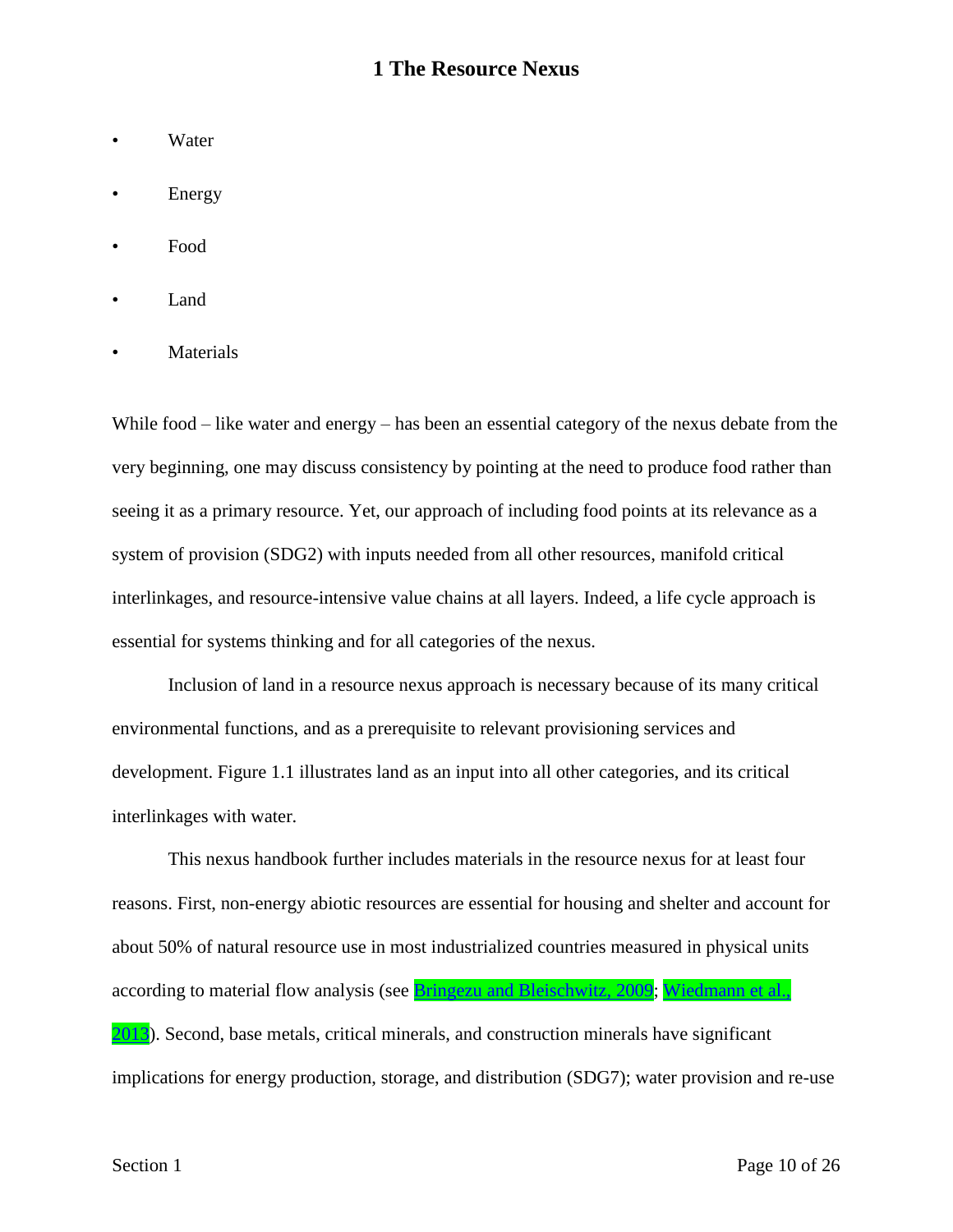(SDG6); and urbanization (SDGs9+11). Mineral fertilizers are also critical inputs for food production (SDG2). Third, costs associated with purchasing and processing materials in manufacturing industries are significant and have been estimated in the order of 40% of gross production costs throughout the 2000s (Wilting and Hanemaaijer, 2014). Lastly, base metals and nutrients cause particularly significant environmental impacts, including land and water resource degradation and GHG emissions (**Hertwich et al., 2010**). Nevertheless, intensifying agriculture with optimal fertilizer inputs can also prevent or slow the expansion of the agricultural frontier. Within materials one may have subcategories for metals and critical minerals, construction, and industrial minerals and mineral fertilizers. Like for 'food', our use of the term 'materials'**<sup>4</sup>** refers to a life cycle approach of the nexus rather than primary resources alone and is in line with the industrial ecology approach (see also Chapter 10).

Having those five categories is consistent but not necessarily exclusive. Biomass, for instance, should be considered relevant and has manifold interlinkages with land, food, energy, water, and materials. Those interlinkages across layers could be specifically addressed for biomass at the interface of ecosystems assessments and market analysis. Our Chapters 21 (related to land), 26 (feeding Africa), and 30 (green chemistry) seek to address this debate. As expressed above, the five-node nexus is adaptable to specific contexts and should help to focus on the respective most relevant resource interlinkages across layers. Research also explores the interlinkages with biosphere integrity and climate change, the two core planetary boundaries [\(Dodds and Bartram, 2016;](file:///C:/Users/Admin/Documents/autosave/15031-1345-FullBook.docx%23Ref_11_FILE150311345P1001) see also Chapters 2 and 4).

Thus, while we propose such five-node nexus we also suggest to utilize it in a flexible manner. Having such nodes may add complexity compared to most previous studies that analyze a two-node or a three-node nexus. Like  $\frac{\text{Liu et al.} (2015)}{\text{Liu et al.} (2015)}$  we however argue that it better captures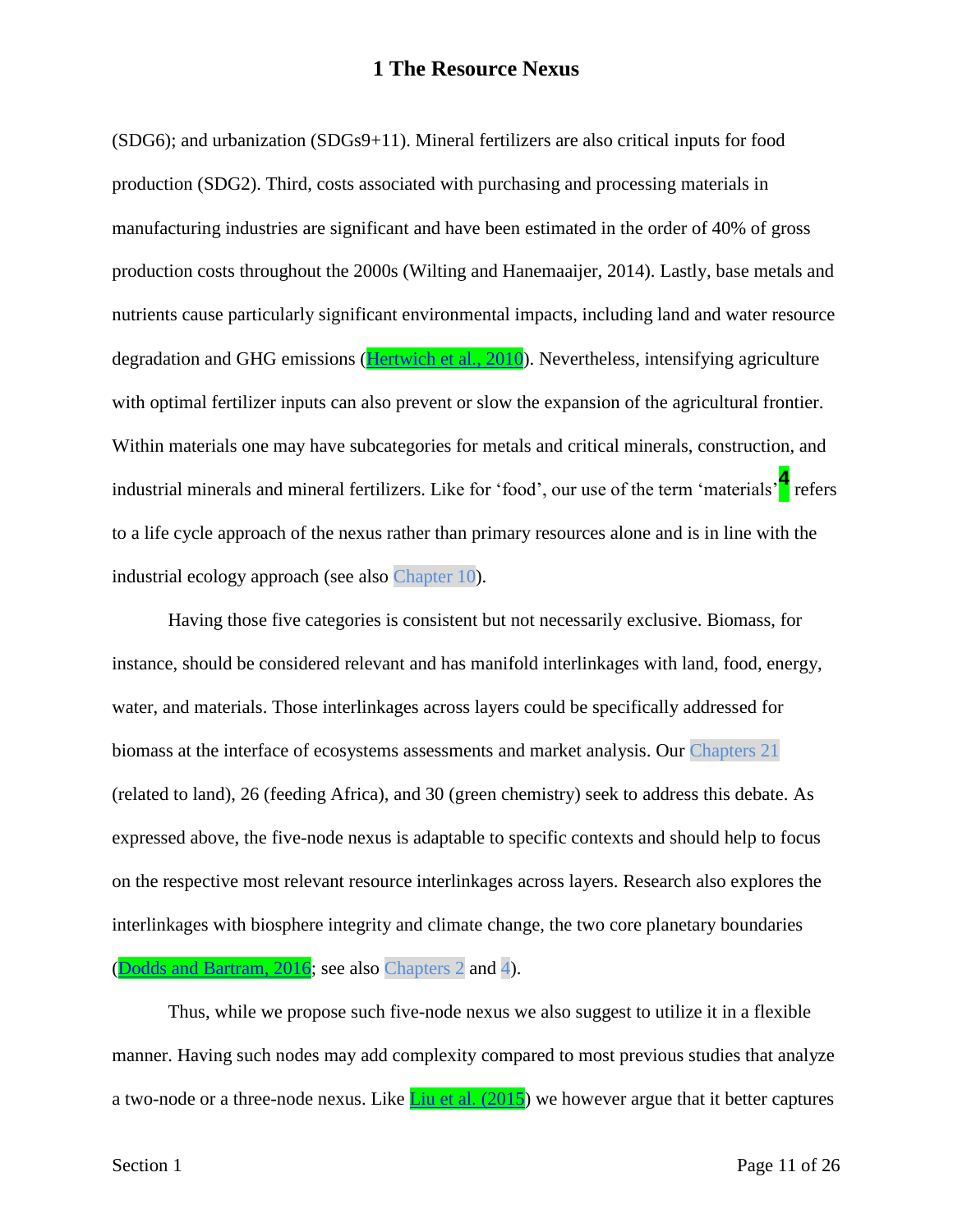the realities and complexities of human-environment systems and related environmentdevelopment goals as specified in the SDGs, and it should make research more relevant.

# **The nexus and the wider picture of environment, resource scarcities, and human securities**

The rapid increase in global resource use along with an increase of the human influence on their global environment since the Industrial Revolution led some researchers to refer to the current era as the '*anthropocene*' [\(Steffen et al., 2015b\)](file:///C:/Users/Admin/Documents/autosave/15031-1345-FullBook.docx%23Ref_34_FILE150311345P1001): the era where humans are a geological force. While the exact implications of this situation and classification remain under debate, some of the ensuing implications and risks are apparent: global resource use has reached such a magnitude that it causes scarcities and degradation of natural resources at different scales, and on the capacity of ecosystems and the earth systems to regenerate, to provide the required services, and to absorb the resulting by-products and waste products such as  $CO<sub>2</sub>$  in a life-sustaining manner for humanity. In particular biosphere integrity and the world oceans are areas of concern from an environmental perspective. Climate change acts as a threat multiplier in this context.

Nexus research is about understanding, assessing, and predicting dynamic interlinkages across the spectrum of natural resources and the value chains by which essential services can be derived out of these resources. Focusing on inputs it also acknowledges wider environmental functions of water and land as supporting, regulating, and stabilizing the provision of inputs for other resources, such as biomass for food production. This links to research on the environment as natural capital**<sup>5</sup>** (see also Chapter 2). The resource nexus thus complements broader environmental sustainability research in regard to quantifying and assessing critical interlinkages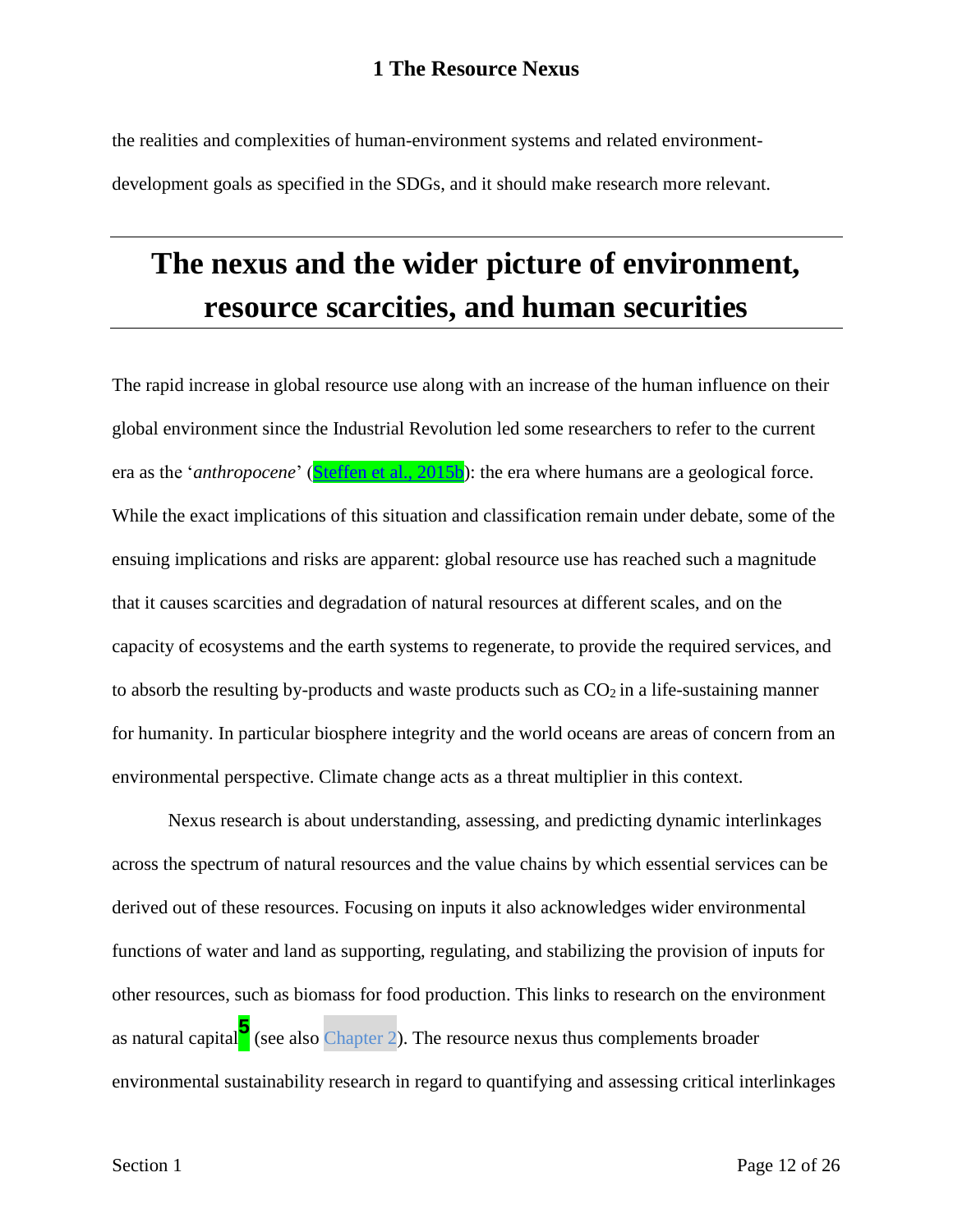in regard to natural resource management and governance. It provides a basis through which to reduce negative externalities of mono-sectoral approaches and increase system-wide resource efficiency, while looking at the bottom of a green economy in a consistent manner.

Another novel element of our proposed nexus scope is attention paid to inter-related *scarcities* and constraints on using different natural resources. While earlier discussions have often been on 'limits to growth' and limited availabilities of single resources, the geological surveys (USGS, BGS, and others) usually confirm the availability of a sufficient reserve base for mineral resource supplies in coming decades. Among the new constraints that nexus research can address are the following:

- Improve integrated knowledge of input-side resource constraints, e.g. due to decreasing ore grades and increasing energy and water intensity of extraction of minerals, or increasing water or land intensity of some renewable energies. Such evidence shall inform extractive industries and help to develop guidelines for planetary resource consumption, as suggested by [Nickless \(2016\)](file:///C:/Users/Admin/Documents/autosave/15031-1345-FullBook.docx%23Ref_28_FILE150311345P1001) and discussed in Chapters 18, 19 and 29.
- Constraints on global biomass production which are likely to compromise food security and the achievement of biofuel and bio-economy strategies, all requiring an integrated approach to manage the biosphere, land, water, and other natural resources.
- Apply research findings on inter-related constraints at the output side ('limited absorptive capacities of ecosystems and environment') to analyze and assess inter-related environmental impacts of resource use (e.g. due to potentially higher energy demand and CO<sup>2</sup> emissions of land- and water-smart agriculture).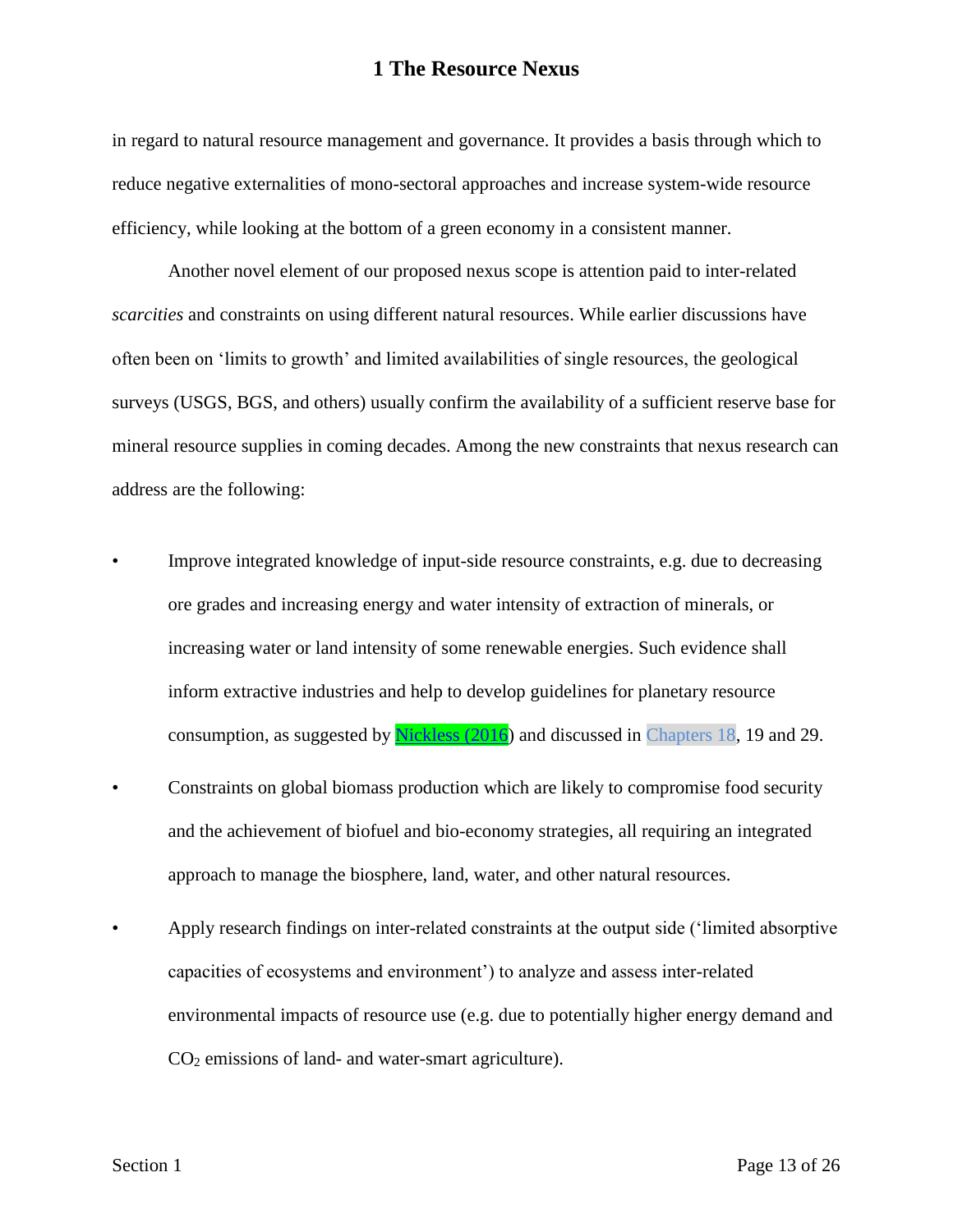Our handbook Parts II on metrics, III on modelling, and IV on applications are especially useful to study these nexus topics. Clearly, more research on relationships between natural resource use and inputs, socio-economic processes and metabolism and environmental degradation will be needed. [Figure 1.1,](#page-5-0) with its five-node nexus, may help to orient such work. The figure highlights the potential of nexus research to grasp how water systems, energy systems, and other systems actually use natural resources via multiple and complex pathways and relationships. For example, UNEP's International Resource Panel proposes data and modelling approaches to quantify critical interlinkages between different resources, addressing questions such as: how will demand growth in one resource impact its use efficiency and demand for and use efficiency of other resources? Which (co-)constraints are likely to become more serious over time and how can a nexus approach help to mitigate these? How do the different footprints (water, land, carbon, etc.), as driven by consumption patterns and international commodity trade, affect each other? How can they be reduced jointly? How can a nexus approach help to avoid the transgression of planetary boundaries? Our handbook Part III on modelling touches those issues in more depth, see in particular Chapter 16 on a modelling perspective.

In addition, concern about the intersections of resources, environment, and *security* – in terms of both traditional national and inter-state security and a much broader human security agenda and livelihoods (see here [Adger et al., 2014;](file:///C:/Users/Admin/Documents/autosave/15031-1345-FullBook.docx%23Ref_2_FILE150311345P1001) [Biggs et al., 2015\)](file:///C:/Users/Admin/Documents/autosave/15031-1345-FullBook.docx%23Ref_6_FILE150311345P1001) – resulted in a rapid proliferation of scholarly research and reports from think tanks, research institutes, national governments, and international organizations (see also Chapter 4). For example, related research and policymaking efforts have been seen within the UN system (including within both UNEP the Security Council), NATO, the G7, the World Bank, a host of national foreign policy and security think tanks and institutes, the US Department of Defense, Central Intelligence Agency,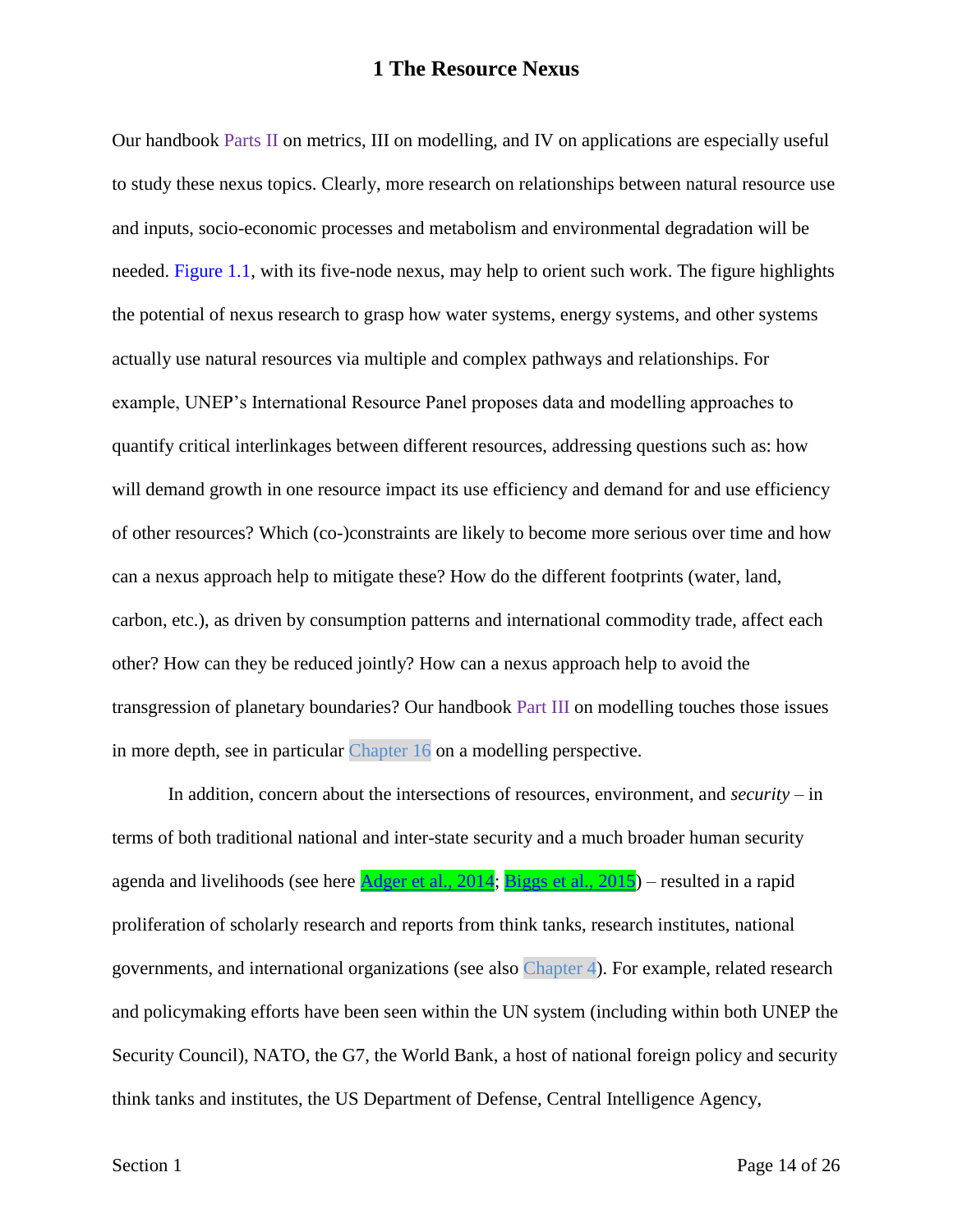Department of State, and National Intelligence Council – to name only a few. A growing set of case studies, assessment and modelling exercises, and pilot programs have been produced, engendering a need for more systematic assessment of what is known and how this might be better integrated in the resource nexus framework. Certainly numerous national, international, and human security threats in and among wealthier countries and across the global south are identifiable.

Security-related research has long focused on resources such as water, energy, and minerals access and distribution. But here again, one sees mostly single-resource framings. Interest now turns towards the need to more systematically assess multi-resource linkages to security-related aspects, including those of climate change – its ecological and social impacts, as well as the resource implications and pre-conditions of mitigation and adaptation policies. The governance challenges at the intersection of the resource nexus, climate change, and traditional and human security are legion, occurring at and across multiple scales, including provision of resources needed to survive and thrive, and identifiable risks of local, national, and transnational violence. While research has begun to focus on the ways such connections raise the risks of conflict, violence, and loss of human security and health, these challenges also connect to research on criminality, peacebuilding, and post-conflict reconstruction and a host of vexing justice and equity-related concerns embedded within natural resources, climate change mitigation and adaptation, and Sustainable Development Goals and governance. Traditional and human security concerns are thus central to SDG implementation, and many aspects of climate change and resource nexus governance. We consider it a strategic importance of nexus research to address those issues and, therefore, be able to connect to important areas of policies and decision-making. Special contributions to this security angle can be studied especially in Chapter

Section 1 Page 15 of 26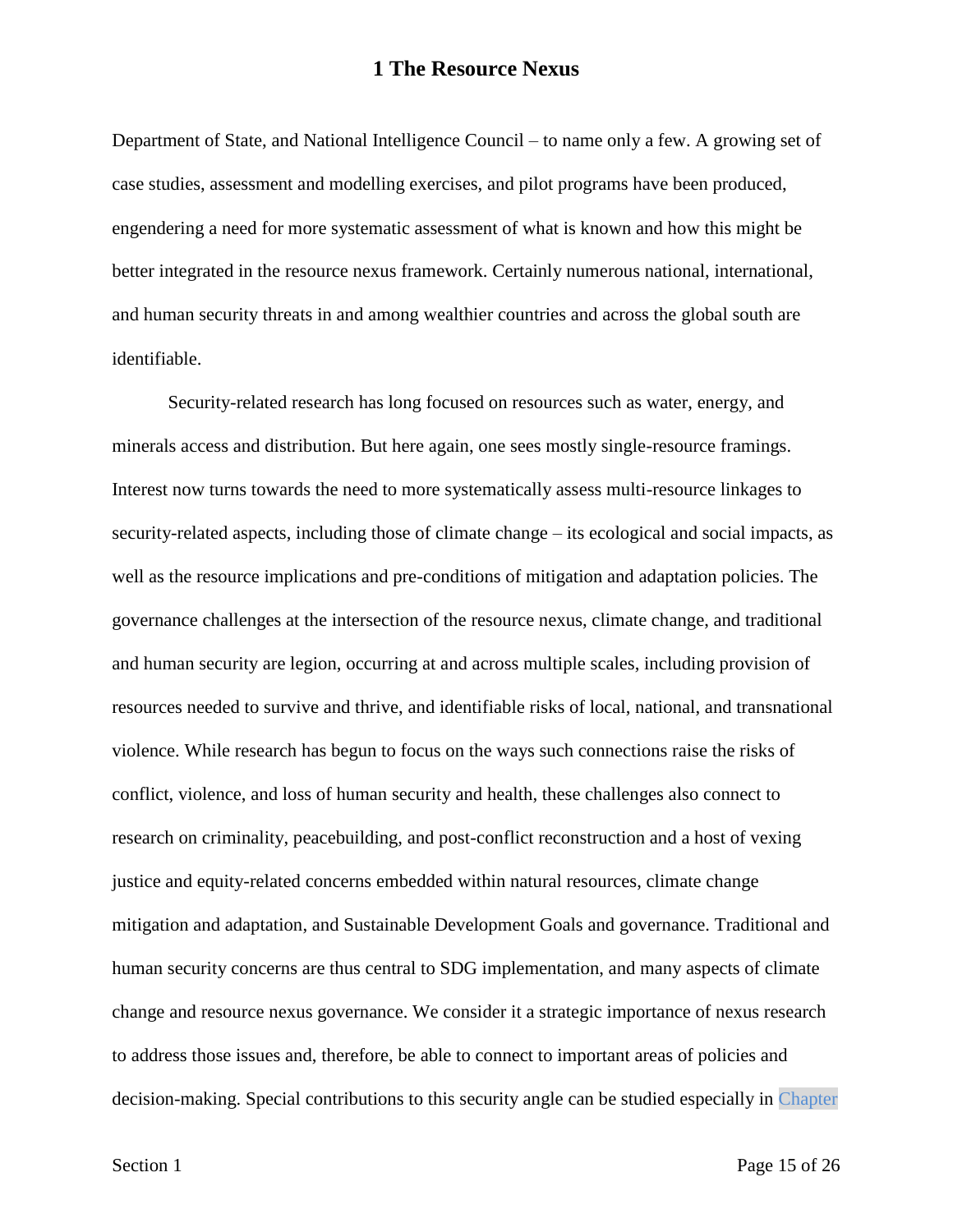4, as well as in Chapter 3 on different scales, Chapter 9 on criticality, Chapter 17 on a nonequilibrium perspective, Chapter 20 on international trade, and Chapter 32 on the UN.

### **What should a nexus perspective help to accomplish?**

Nexus terminology is increasingly popular, and possibly at risk of becoming a 'buzzword' as a recent editorial in *Nature* suggests [\(Nature, 2016;](file:///C:/Users/Admin/Documents/autosave/15031-1345-FullBook.docx%23Ref_27_FILE150311345P1001) [Cairns and Krzywoszynska, 2016\)](file:///C:/Users/Admin/Documents/autosave/15031-1345-FullBook.docx%23Ref_9_FILE150311345P1001). Acknowledging this debate, the authors of this handbook clearly see a value in a nexus approach that is well defined, conceptualized, and applied. Nexus research should be able to improve understanding of resource interdependency by complementing and adding value to existing strands of research – rather than replacing them; relevant contributions can be expected in particular to these areas:

- Closing gaps between environmental sustainability research by adding analysis of resource degradation, exploitation, and use across scales and value-chain systems;
- Industrial ecology research on material flows, stocks, and footprints tracked through economies, by analysing interlinkages across resources and adding socio-economic dimensions;
- Ambitions towards integration coming from one sector (such as integrated water resource management, integrated land-use planning, integrated resource planning as known from energy), by looking more specifically at interactions and feedbacks with other resources, critical thresholds, and use patterns;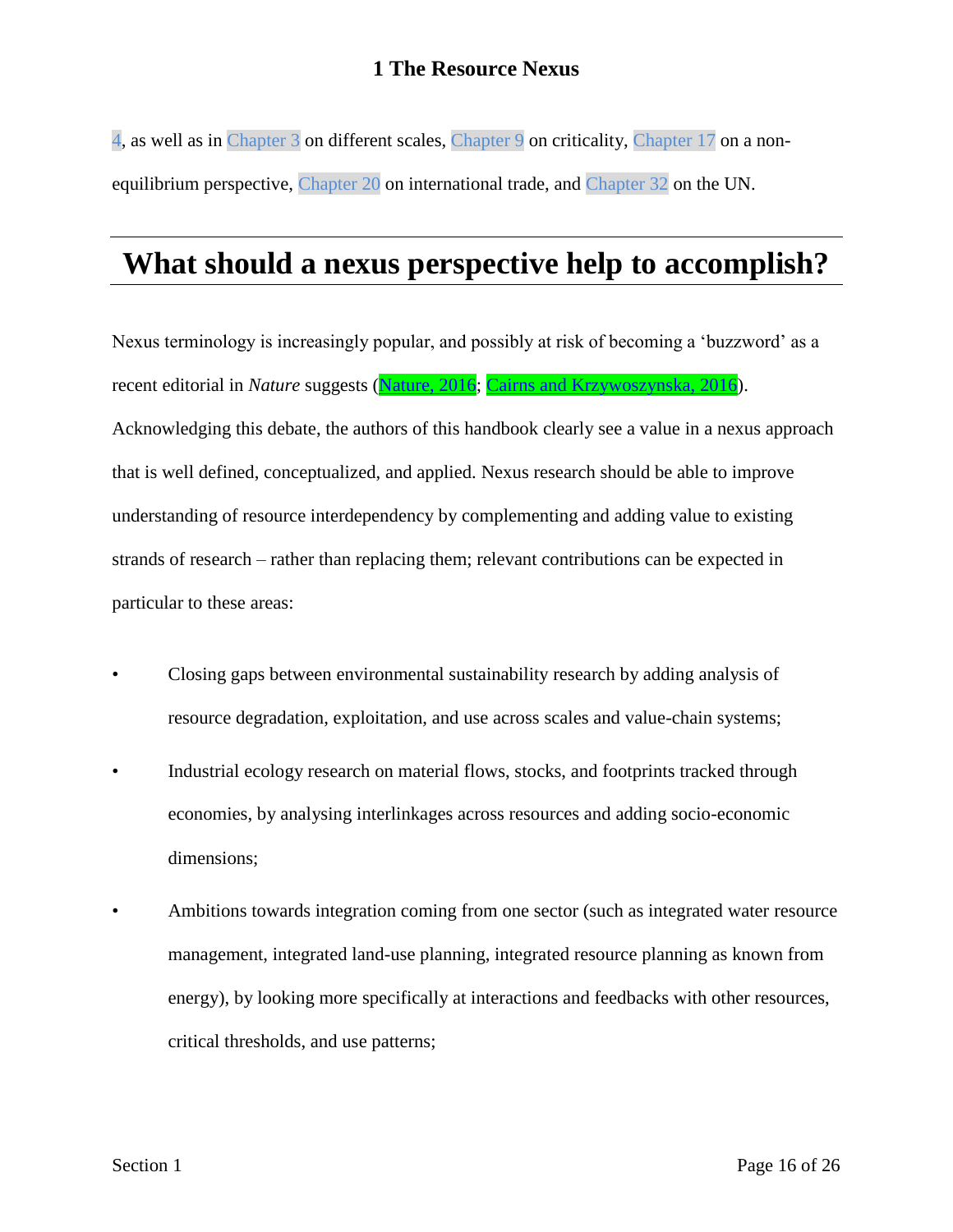- Economic and social science research on commodities, conflicts, and security issues, by adding analysis on natural resource inputs and critical thresholds of resource use;
- Informing resource-related governance and decision-making by public, private, and civil society sector actors.

Clearly, nexus research comes with an inter- and transdisciplinary agenda [\(Stirling, 2015\)](file:///C:/Users/Admin/Documents/autosave/15031-1345-FullBook.docx%23Ref_35_FILE150311345P1001). The years ahead will require such approaches if states, local communities, societies, and transnational actors are to deliver on the goals and promises made in the SDGs and the Paris Agreement on climate change, for example, as well as for long-term visions of low-carbon, circular economies around a globe in which the worst manifestations of poverty and human deprivation are alleviated.

## **Organizing the nexus handbook**

### **Part I: Understanding**

[Part I](#page-0-0) sets the scene by providing a conceptual overview [\(Chapter 1\)](#page-1-0), clarifying the relationship of the nexus to environmental sustainability research (Chapter 2), outlining the importance of scale (Chapter 3), and emphasizing the inescapable relevance of climate change and security concerns (Chapter 4).

### **Part II: Analysing the resource nexus**

Part II responds to the need for quantification, especially on metrics accounting for resource interlinkages. This part introduces a number of existing methods from the field of industrial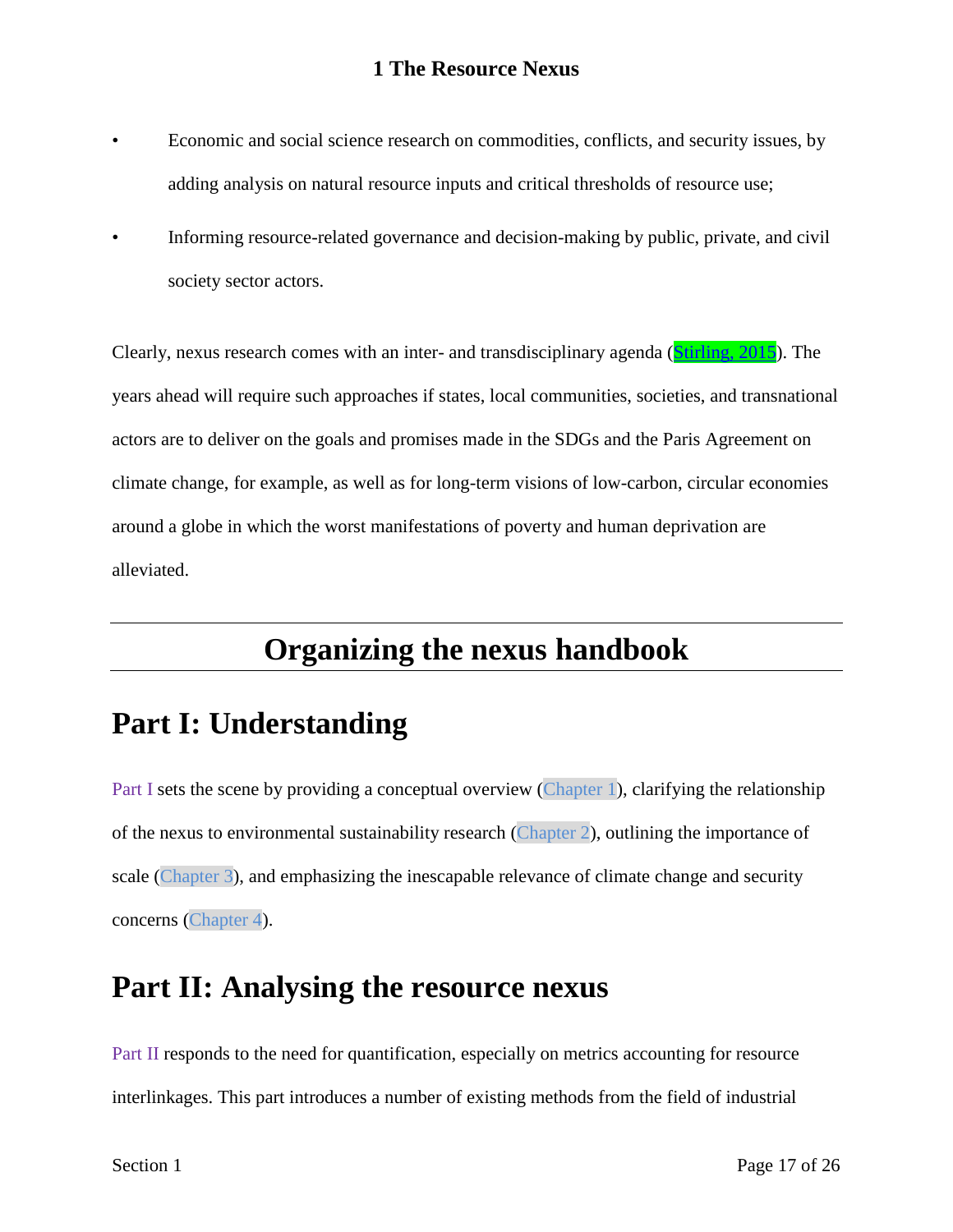ecology. These methods each describe, in some manner, stocks and flows of materials and energy through society. As such, they link different resources from a functional point of view being useful for analysing the interdependencies across resources in fulfilling society's needs for energy, food, shelter, infrastructures, and products. The following methods are included in Part II:

- Life Cycle Analysis (LCA), capturing the environmental impacts especially of products (Chapter 5);
- Material Flow Analysis (MFA), tracking the material use along value chains and across countries (Chapter 6);
- The various footprints on water, carbon, and materials that have been developed (Chapter 7);
- Input–output analysis as a worldwide data tool and method needed for other tools (Chapter 8);
- Criticality assessments and underlying methodologies as introduced within a number of countries responding to demand for critical materials (such as rare earth elements) (Chapter 9);
- A concluding chapter on such tools with a nexus perspective (Chapter 10).

### **Part III: Modelling the resource nexus**

Part III introduces key modelling tools cutting across different approaches. Modelling is a valuable tool for assessing system implications and dynamics for existing interlinkages and for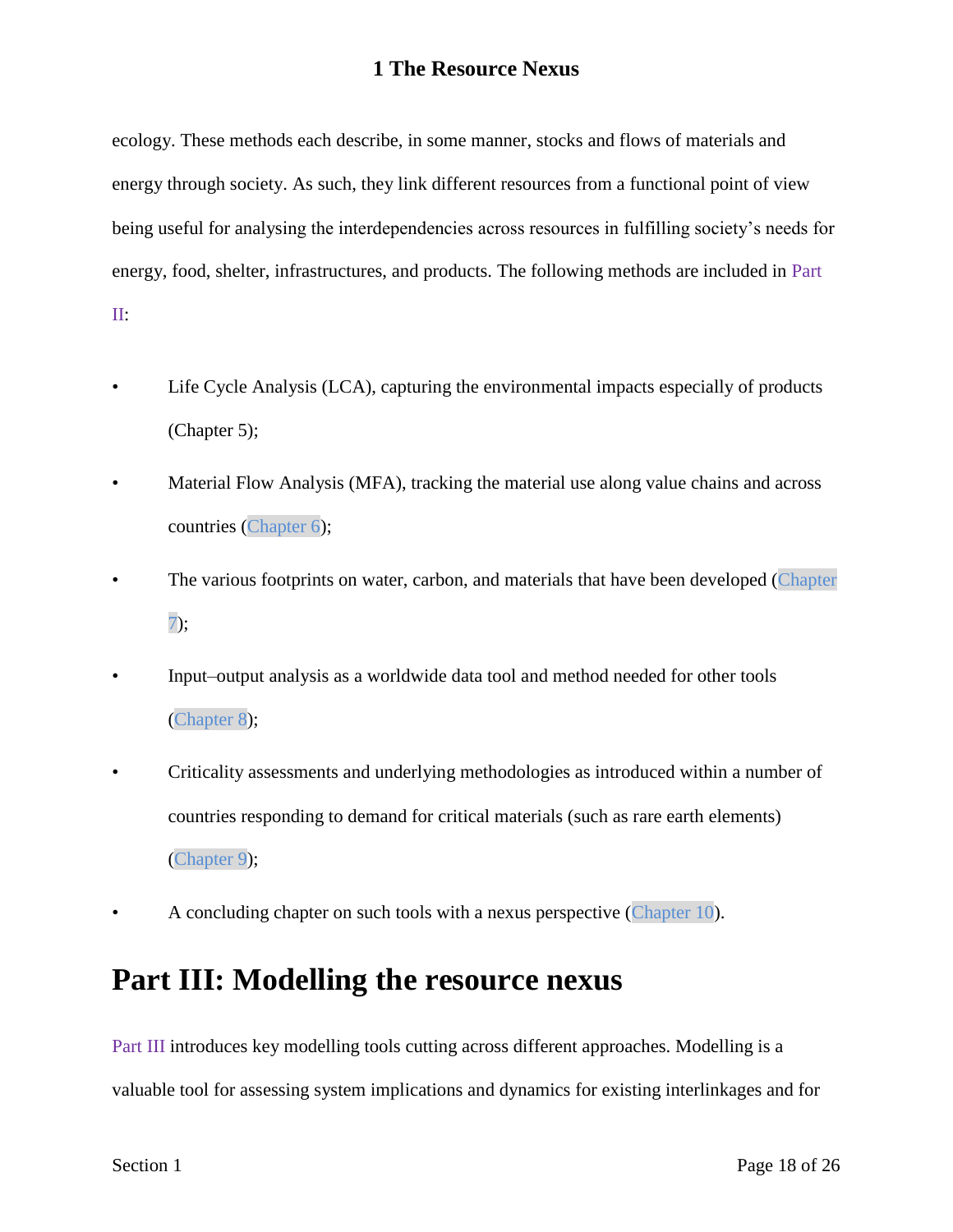future strategies, as well as building knowledge about these interdependencies. Accordingly, chapters in this part focus on modelling sustainability transformations with both environmental and social impacts (Chapter 11), challenges of integrating different scales (Chapter 12), the longterm dynamics of K-Waves (Chapter 13), foresight and scenarios (Chapter 14), and macroeconomic modelling (Chapter 15). In addition to collecting contributions on existing modelling approaches with relevance for the nexus, Part III concludes with a chapter (Chapter 16) on future nexus modelling, proposing a next generation modelling approach of integrated methods to analyse trade-offs and interlinkages of the five-node resource nexus dynamics.

## **Part IV: The international political economy of the resource nexus**

Beyond better metrics and modelling approaches, comparative research on governance will be needed to better connect nexus analysis to worlds of business transactions, public and civil society practice, and cautioning against mono-sectoral optimization efforts inherent in scenario and modelling processes. This part of the handbook intends to complement and strengthen other research on the anthropocene, on 'planetary boundaries', and on 'earth systems governance'. Accordingly, chapters address mining, commodity trade, and rare earth elements, the latter being a case for critical materials needed for transitions to low-carbon economies. The chapters also attend political economy in the global South, with chapters on equity in the real world of uncertainties, on land governance, and the risks of new resource curses.

# **Part V: Applying the resource nexus: regional and global scales**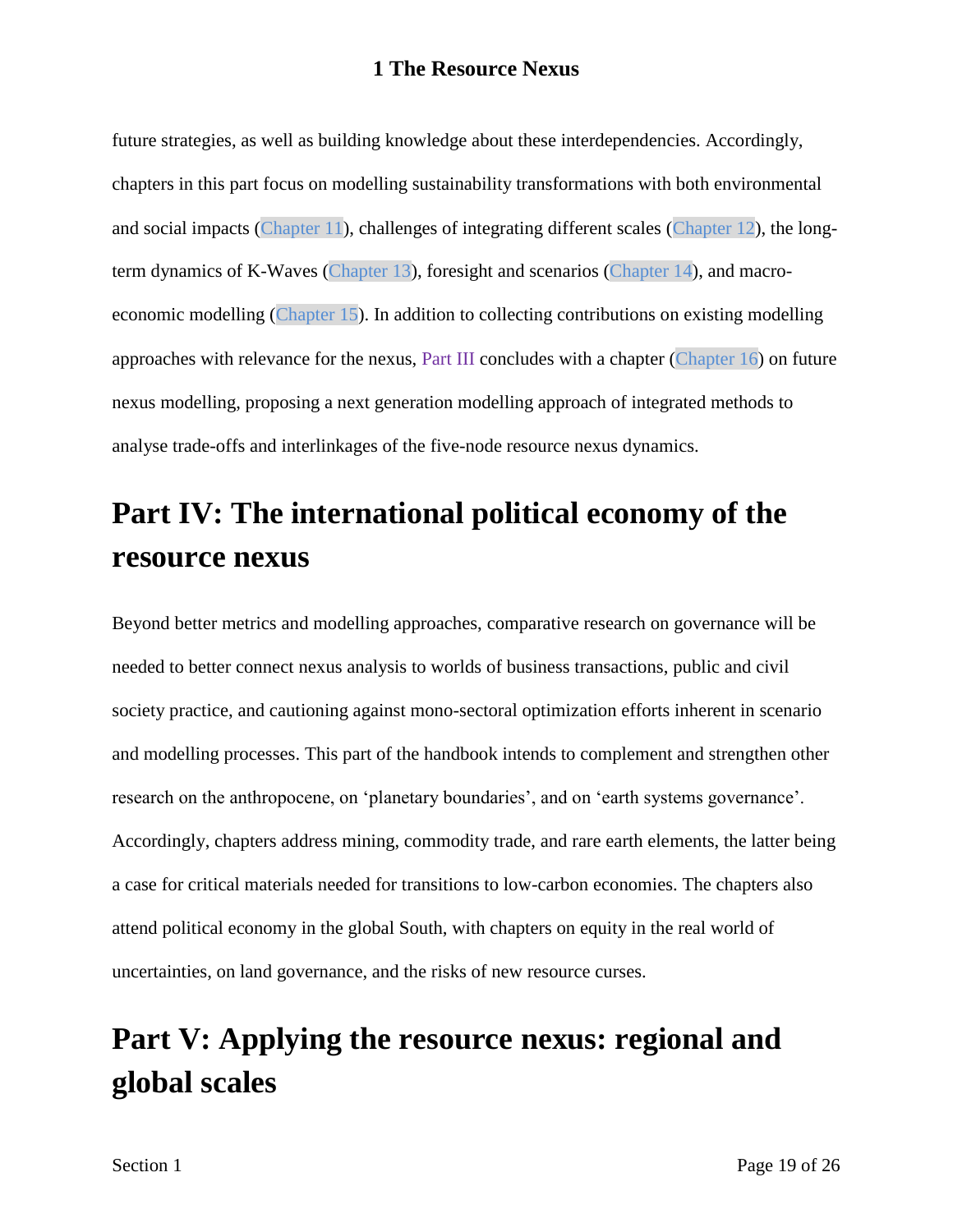A significant number of regional nexus studies have been conducted. They assess the resource interlinkages most relevant in respective regions. Such case studies demonstrate the ways regional contexts often determine the selection of relevant resources and critical interlinkages. In addition, many published papers contribute to understanding resource interlinkages without explicitly using the term 'nexus'. As in [Part I,](#page-0-0) the scale dimension is essential for the nexus. While we propose a five-node nexus, we also encourage research addressing more focused approaches as appropriate. This part of the handbook allows readers to zoom in, with chapters on China, on the energy demand for metals needed for future low-carbon economies, and the nexus dimension of new energy fuels. Another chapter sheds light on the nexus dimension to hunger in Africa and opportunities for improving food security. Finally, this part also addresses oceans – covering large portions of our planet and relevant for all nexus dimensions.

### **Part VI: Governing the nexus: emerging responses**

While the previous parts intend to analyse nexus challenges and seek to enable actors to apply metrics and modelling as well as to compare cases, this part addresses a few illustrative, emerging response strategies. The array of such strategies has grown as many actors on the ground, in business and among policymakers, deal with nexus risks and seek to turn them into opportunities. One thing is already clear: Overcoming silo-type of thinking and planning is easier said than done. This part of the handbook addresses cities and the UN as the two angles of the political spectrum beyond states. It also offers chapters on eco-innovation and decoupling, on green chemistry as a key enabler for the supply of sustainable resources, and on improved infrastructure planning, illustrated by the state of California. The illustrative chapters in this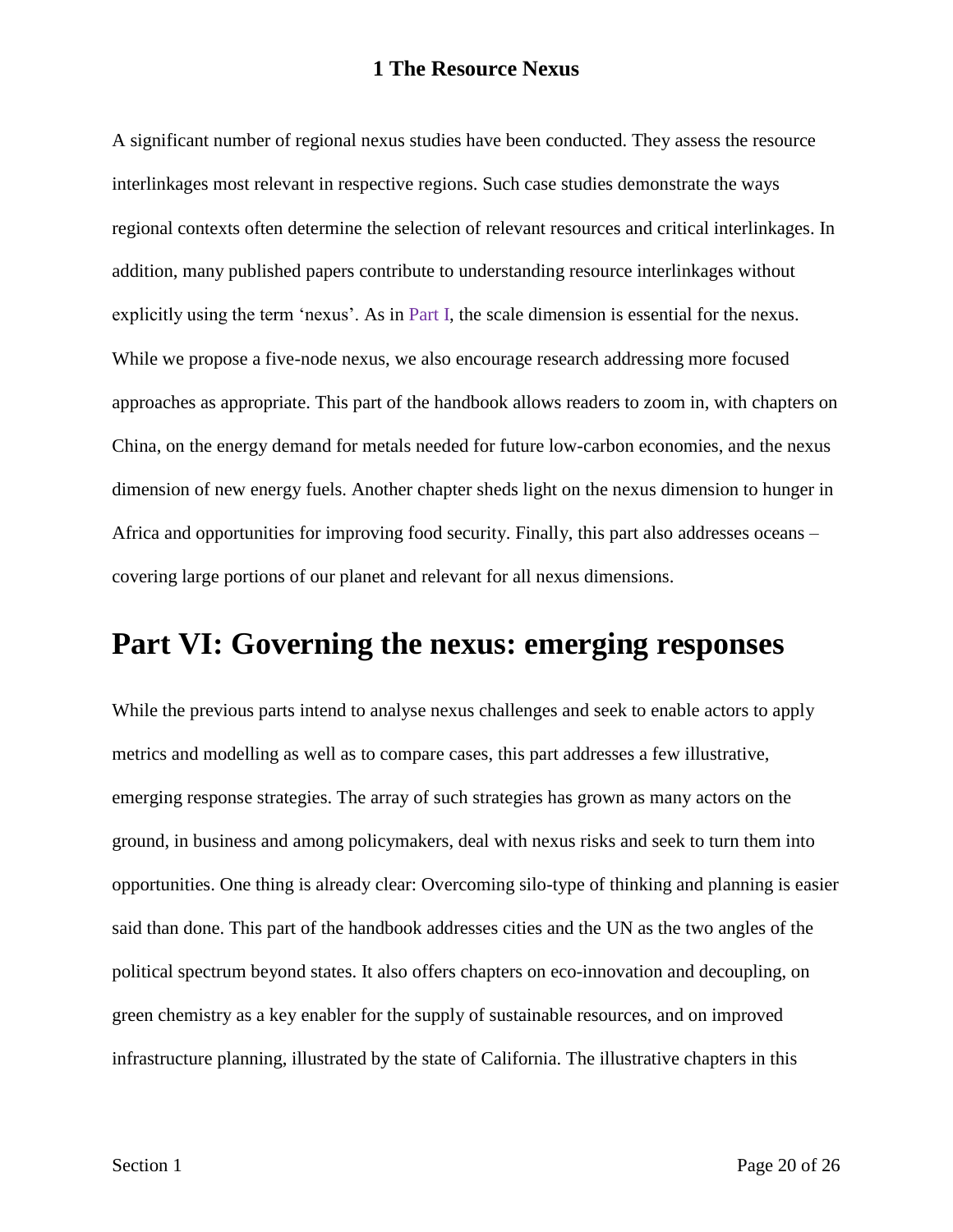section seek to inspire future research and future practice, as analysts and policymakers alike grapple with the complexities, challenges, and opportunities presented by the resource nexus.

### **Notes**

### **References**

- Ackerman, F., and Fisher, J. (2013). Is there a water–energy nexus in electricity generation? Long-term scenarios for the western United States. *Energy Policy*, 59, 235–241.
- Adger, W. N., Pulhin, J. M., Barnett, J., Dabelko, G. D., Hovelsrud, G. K., Levy, M., Oswald Spring, U., and Vogel, C. H. (2014). Human security. In *Climate change 2014: Impacts, adaptation, and vulnerability. Part A: Global and sectoral aspects. Contribution of working group II to the fifth assessment report of the intergovernmental panel on climate change*, Cambridge, United Kingdom and New York, pp. 755–791.
- Andrews-Speed, P., Bleischwitz, R., Boersma, T., Johnson, C., Kemp, G., and VanDeveer, S. (2012). *The global resource nexus: The struggles for land, energy, food, water, and minerals*. Washington, DC: Transatlantic Academy.
- [Andrews-](file:///C:/Users/Admin/Documents/autosave/15031-1345-Ref%20Mismatch%20Report.docx%23LStERROR_1)Speed, P., Bleischwitz, R., Boersma, T., Johnson, C., Kemp, G., and VanDeveer, S. (2015). *Want, waste or war? The global resource nexus and the struggle for land, energy, food, water and minerals*. London: Routledge/Earthscan.
- Bazilian, M., Rogner, H., Howells, M., et al. (2011). Considering the energy, water and food nexus: Towards an integrated modelling approach. *Energy Policy*, 39(12), 7896–7906.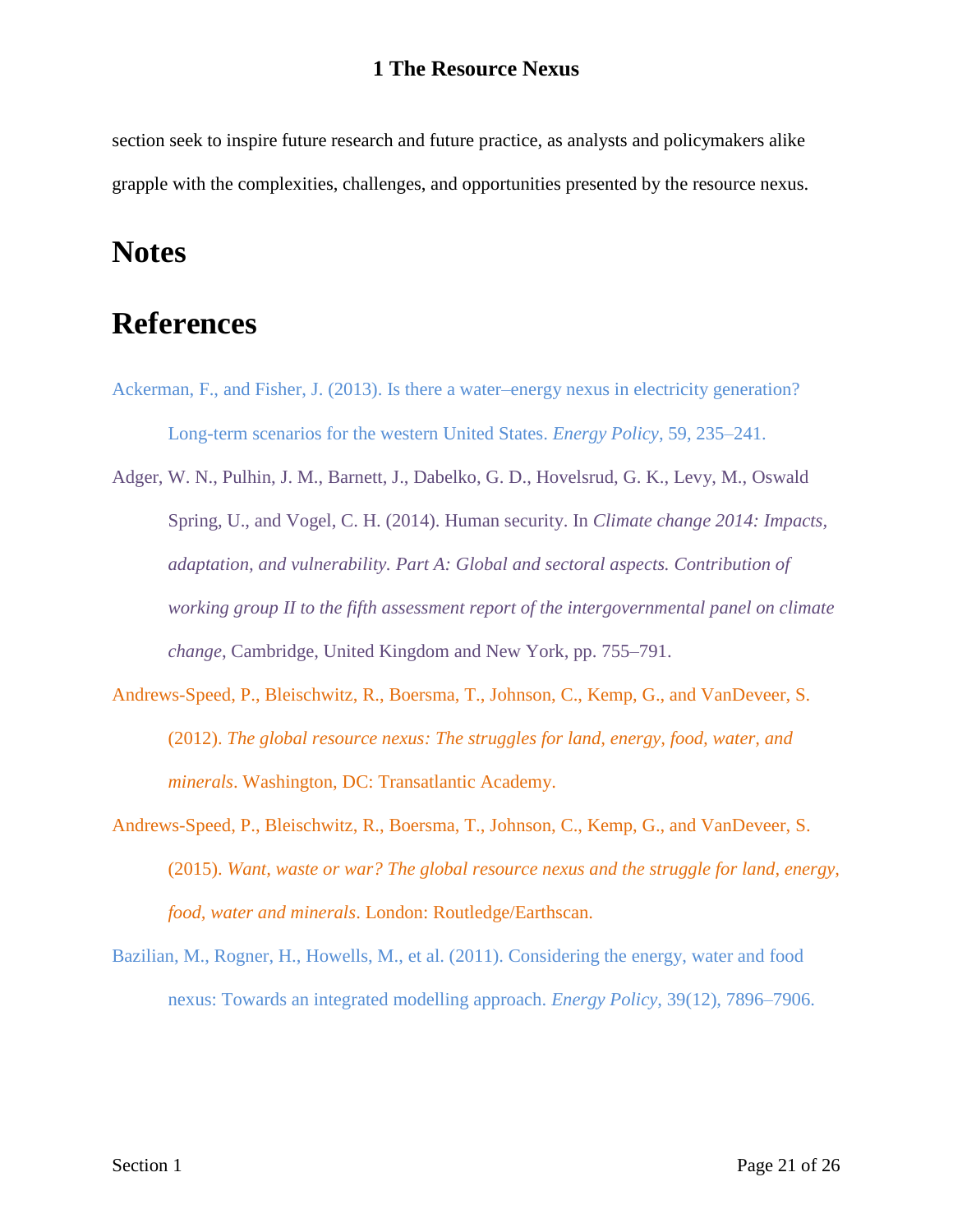- Biggs, E. M., Bruce, E., Boruff, B., et al. (2015). Sustainable development and the water– energy–food nexus: A perspective on livelihoods. *Environmental Science & Policy*, 54, 389–397.
- Bleischwitz, R., Welfens, P., and Zhang, Z. X. (Eds.). (2011). *International economics of resource efficiency: Eco-innovation policies for a green economy*. Springer Publisher.
- Bringezu, S., and Bleischwitz, R. (Eds.). (2009). *Sustainable resource management: Global trends, visions and policies*. Sheffield: Greanleaf Publishing.
- Cairns, R., and Krzywoszynska, A. (2016). Anatomy of a buzzword: The emergence of 'the water-energy-food nexus' in UK natural resource debates. *Environmental Science & Policy*, 64, 164–170.
- Dobbs, R., Oppenheim, J., Thompson, F., Brinkman, M., and Zornes, M. (2011). *Resource Revolution: Meeting the world's energy, materials, food, and water needs*. New York: McKinsey Global Institute.
- Dodds, F., and Bartram, J. (Eds.). (2016). *The water, food, energy and climate nexus: Challenges and an agenda for action*. London and New York: Earthscan/Routledge.
- Ellen MacArthur Foundation and McKinsey & Co. (2014). *Towards the circular economy: Accelerating the scale-up across global supply chains*. Geneva: World Economic Forum.
- European Commission. (2012). *Confronting scarcity: Managing water, energy and land for inclusive and sustainable growth*. Brussels: European Union. https://ec.europa.eu/europeaid/sites/devco/files/erd-consca-report-20110101\_en\_0.pdf.
- Giurco, D., McLellan, B., Franks, D. M. T., et al. (2014). Responsible mineral and energy futures: Views at the nexus. *Journal of Cleaner Production*, 84, 322–338.

Graedel, T. E., and Voet, E. v. d. (2010). *Linkages of sustainability*. Cambridge, MA: MIT Press.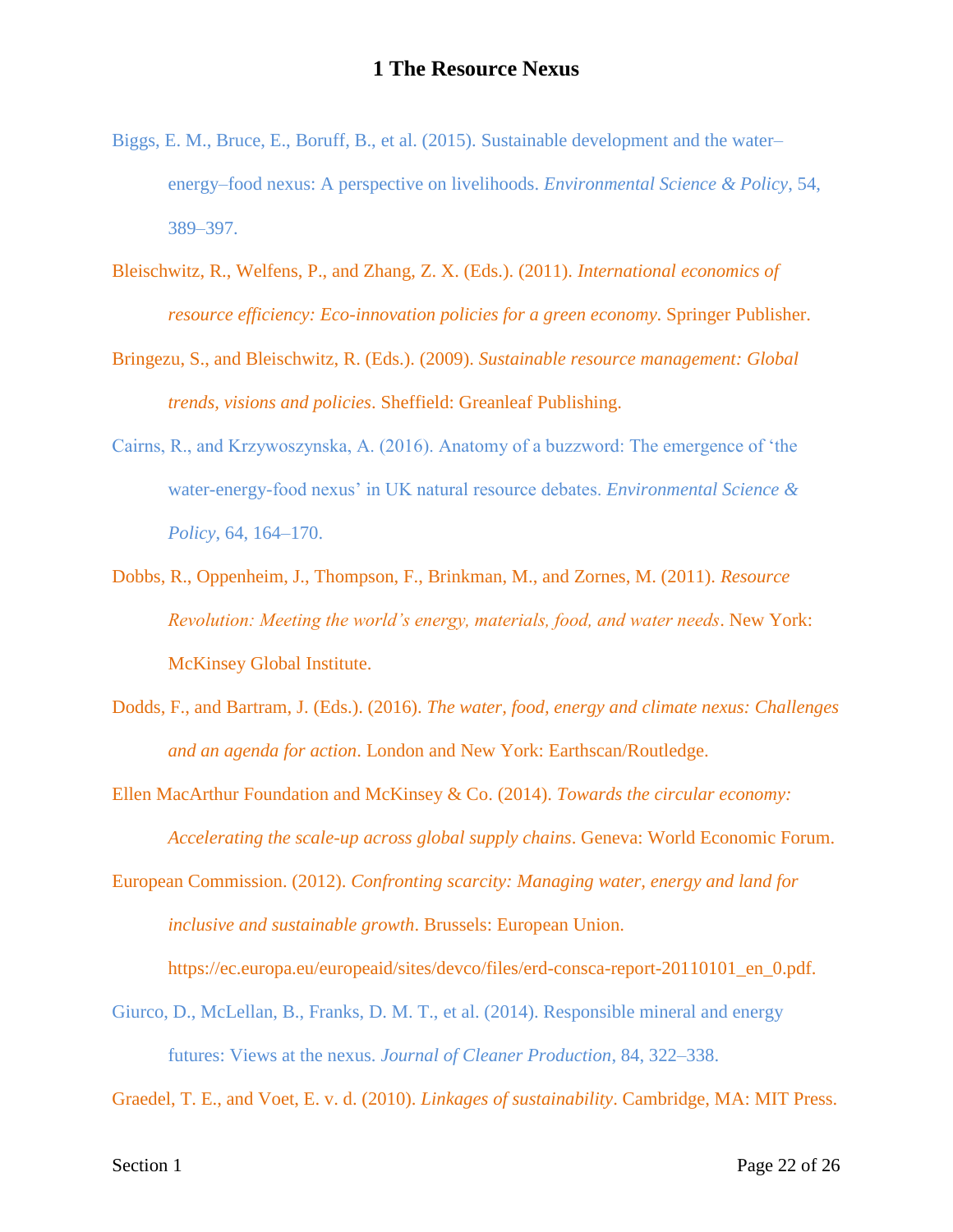- Green, J. M. H., Cranston, G. R., Sutherland, W. J., et al. (2016). Research priorities for managing the impacts and dependencies of business upon food, energy, water and the environment. *Sustainability Science*, 1–13.
- Hertwich, E., Voet, E. v. d., Suh, S., and Tukker, A. (2010). *Assessing the environmental impacts of consumption and production: Priority products and materials*. Nairobi: UNEP.
- Hoff, H. (2011). *Understanding the Nexus*. Background paper for Bonn 2011 conference: The water, energy and food security nexus, Stockholm Environment Institute.
- Hoff, H. (2017). *Integrated SDG implementation – how a vertical (cross-scale and crossregional) nexus approach can complement horizontal (cross-sectoral) integration*. Background paper for the Dresden Nexus Conference 2017.
- Howells, M., and Rogner, H-H. (2014). Water-energy nexus: Assessing integrated systems. *Nature Climate Change*, 4(4), 246–247.
- Kleijn, R., Van der Voet, E., Kramer, G. J., Van Oers, L., and Van der Giesen, C. (2011). Metal requirements of low-carbon power generation. *Energy*, 36(9), 5640–5648.
- Lawford, R., Bogardi, J., Marx, S., et al*.* (2013). Basin perspectives on the water energy food security nexus. *Current Opinion in Environmental Sustainability*, 5(6), 607–616.
- Le Blanc, D. (2015). Towards integration at last? The sustainable development goals as a network of targets. *Sustainable Development*, 23(3), 176–187.
- Lee, B., Preston, F., Kooroshy, J., Bailey, R., and Lahn, G. (2012). *Resources futures*. London: Chatham House.
- Liu, J., Mooney, H., Hull, V., et al. (2015). Systems integration for global sustainability. *Science*, 347(6225).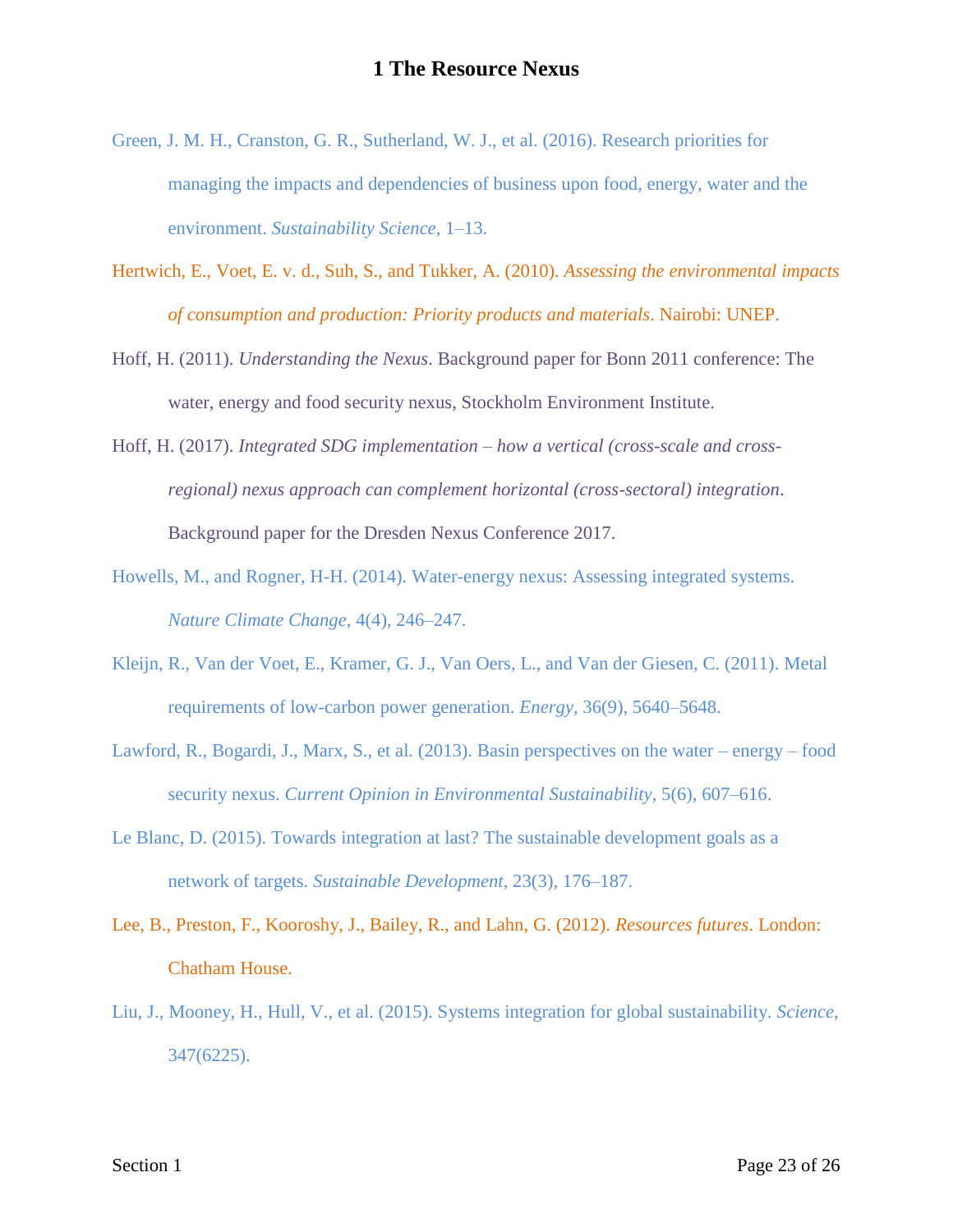- Mo, W., and Zhang, Q. (2013). Energy–nutrients–water nexus: Integrated resource recovery in municipal wastewater treatment plants. *Journal of Environmental Management*, 127, 255–267.
- Nature. (2016). Editorial: Scientific buzzwords obscure meaning: 'Nexus' is enjoying new-found popularity. But what does it actually mean? *Nature*, 538(7624).
- Nickless, E. (2016). Resourcing future generations: A global effort to meet the world's future needs head-on. *European Geologist European Geologist*, 42, 46–50.
- Obersteiner, M., Walsh, B., Frank, S., et al. (2016). Assessing the land resource food price nexus of the sustainable development goals. *Science Advances*, 2(9).

[Ringler,](file:///C:/Users/Admin/Documents/autosave/15031-1345-Ref%20Mismatch%20Report.docx%23LStERROR_4) C., Bhaduri, A., and Lawford, R. (2013). The nexus across water, energy, land and food (WELF): Potential for improved resource use efficiency? *Current Opinion in Environmental Sustainability*, 5(6), 617–624.

- Senger, M., and Spataru, C. (2015). *Water-energy-land nexus- modelling long-term scenarios for Brazil*, Published in Modelling Symposium (EMS), 2015 IEEE European, IEEE. doi:10.1109/EMS.2015.47
- Sharmina, M., Hoolohana, C., Bows-Larkina, A., et al. (2016). A nexus perspective on competing land demands: Wider lessons from a UK policy case study. *Environmental Science & Policy*, 59, 74–84.
- Steffen, W., Richardson, K., Rockstroem, J., et al. (2015). Planetary boundaries: Guiding human development on a changing planet. *Science*, 347(6223).
- Steffen, W., Broadgate, W., Deutsch, L., et al. (2015b). The trajectory of the anthropocene: The great acceleration. *The Anthropocene Review*, 2(1), 81–98.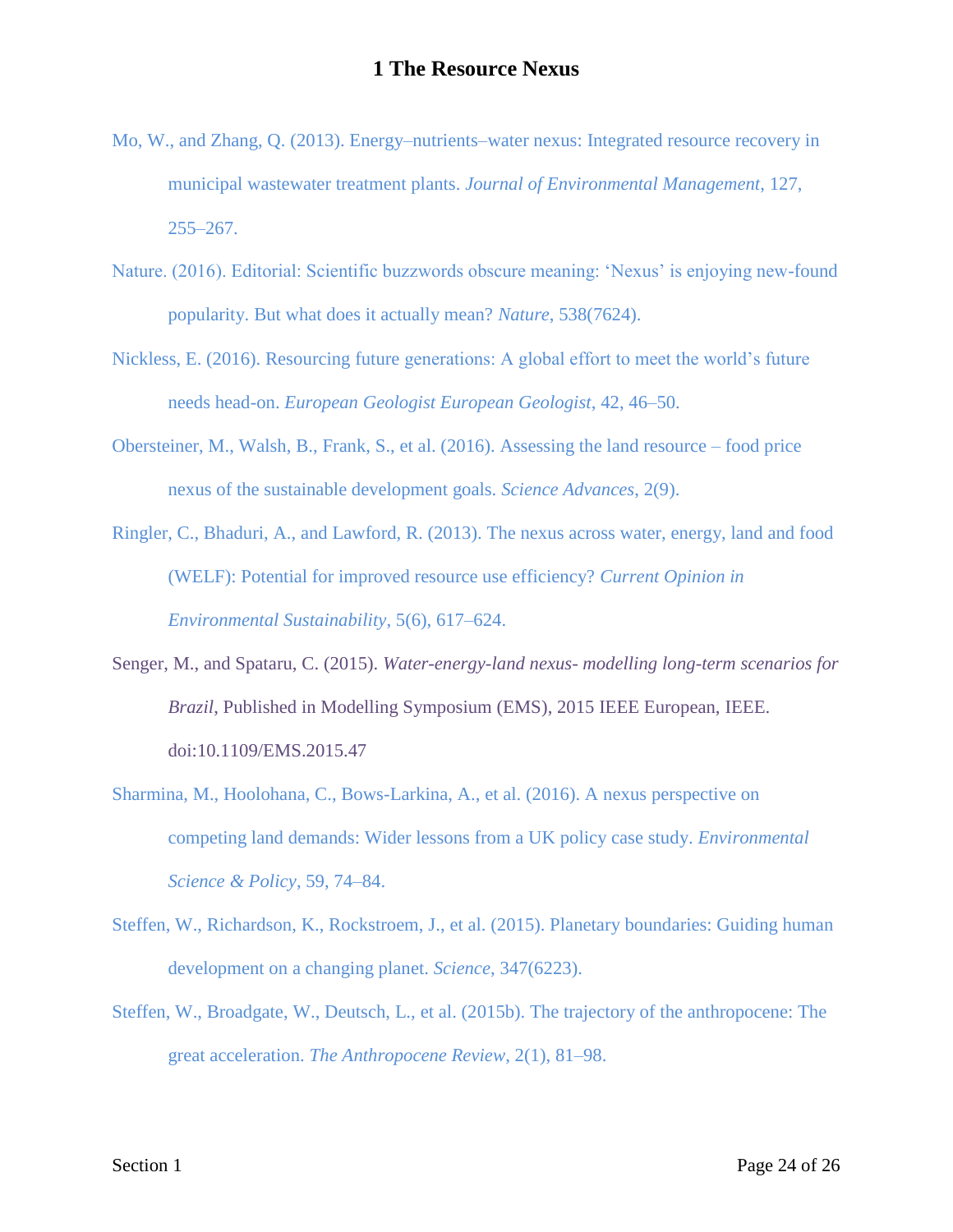- Stirling, A. (2015). *Developing 'Nexus Capabilities': Towards transdisciplinary methodologies*. Brighton: University of Sussex.
- Talati, S., Zhai, H., Page Kyle, G., et al. (2016). Consumptive water use from electricity generation in the Southwest under alternative climate, technology, and policy futures. *Environmental Science & Technology*, 50(22), 12095–12104.
- UNEP. (2015). *Policy coherence of the sustainable development goals: A natural resource perspective*. Paris: International Resource Panel.
- Wichelns, D. (2017). The water-energy-food nexus: Is the increasing attention warranted, from either a research or policy perspective? *Environmental Science & Policy*, 69, 113–123.
- Wiedmann, T. O., Schandl, H., Lenzen, T., et al. (2013). The material footprint of nations. *Proceedings of the National Academy of Sciences*. doi:10.1073/pnas.1220362110.

<sup>1</sup> See e.g. http://futureearth.org/future-earth-water-energy-food-nexus ;

www.thenexusnetwork.org; www.water-energy-food.org,

www.youtube.com/watch?v=T-eATjiXTOQ.

- **2** "Nexus" is the Latin word for interlinkages.
- **3** One may note this definition resembles the term 'systems of provision' originating from research on consumption and work done by Ben Fine and Ellen Leopold in the early nineties of last century; while this strand of research puts consumption in relation to processes of production, distribution, and retail, and into a historical and socio-cultural context, our definition of the nexus focuses on the natural resource base of such systems,

 $\overline{a}$